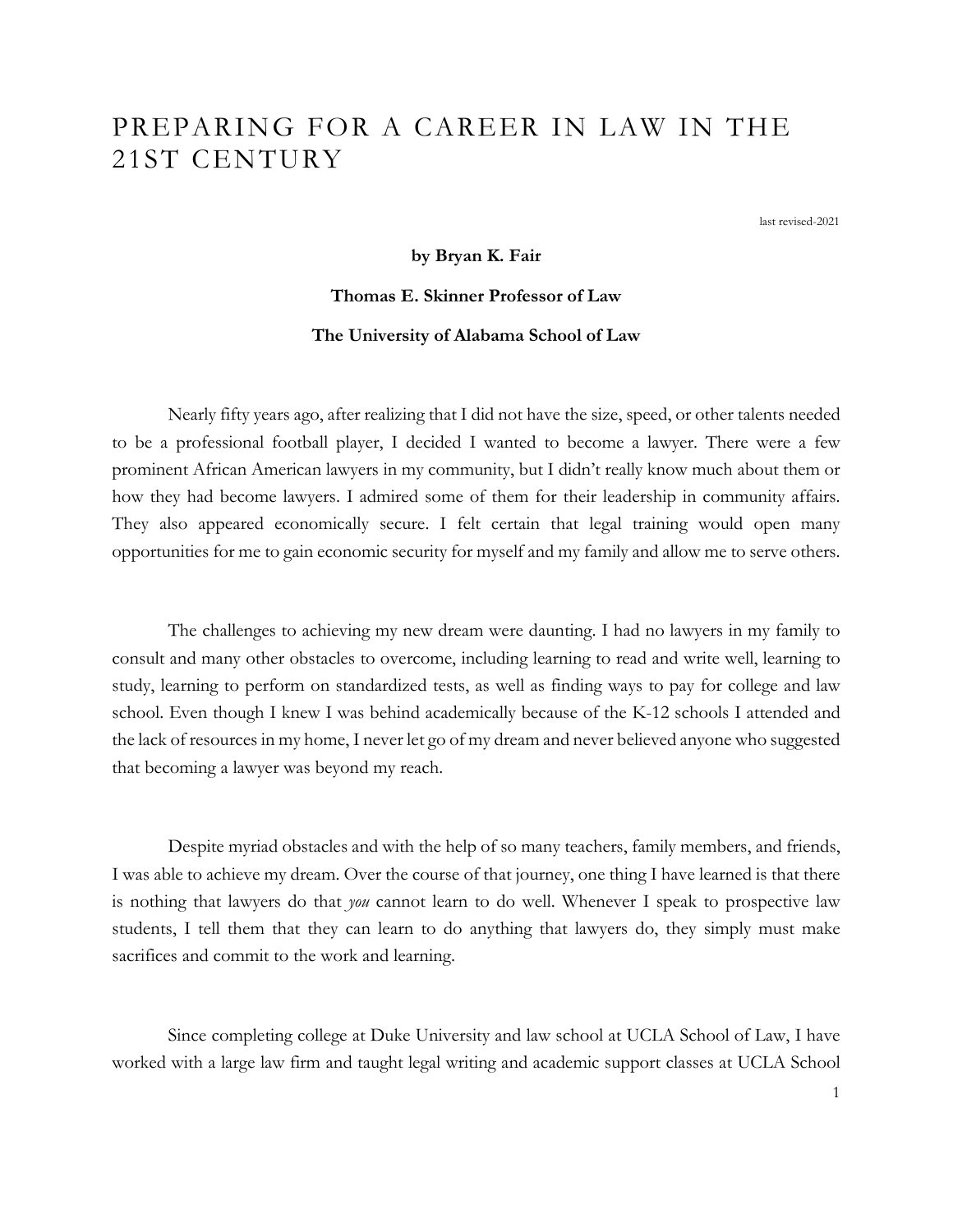of Law. Today, I am fortunate to teach Constitutional Law at Alabama. I am beginning my fourth decade on the faculty at Alabama Law and I am still enjoying my career, especially the students. I still recommend legal education as an excellent field of study for a variety of occupations.

My former students are using law to serve others and to achieve economic security for themselves and their families. Some devote themselves to nonprofit, public interest organizations. Many others practice in various areas of law, including employment, civil rights, bankruptcy, tax, business, intellectual property, banking, energy, family, torts, contracts, real estate, environmental, estate planning, personal injury, and criminal law, among other fields; others have gone into business, teaching, higher education administration, or they serve on state or federal courts. Many work with state or federal agencies.

Looking back, I have no regrets about choosing law over other professions or about recommending legal education as an excellent field of study. I know legal training is demanding and I know the rewards are immense. If you choose legal education, I hope it will be as rewarding for you.

One can locate many good books on legal education, and most colleges and law schools have numerous faculty and administrators who offer advice on careers in law. The purpose of this brief essay is to assist students considering a career in law by presenting some general advice, especially for minority and other underrepresented students who historically were excluded from legal education and/or who often have limited sources of advice. Beyond this essay, the internet has opened more resources than ever to find useful information on legal education quickly, so read broadly.

Whatever your personal background, I hope that some aspect of this essay might assist you. After you have read it, you may wish to contact me with additional, specific questions about your circumstances, interests, and goals. I would be delighted to provide you any help in making a good decision about whether or where you might attend law school. My e-mail address is bfair@law.ua.edu. I will try to respond as quickly as possible. Alternatively, you may wish to call me at 205-348-7494. The earlier you contact me during your undergraduate career, the more I can offer you advice. If this essay is helpful, please share it with others considering legal education.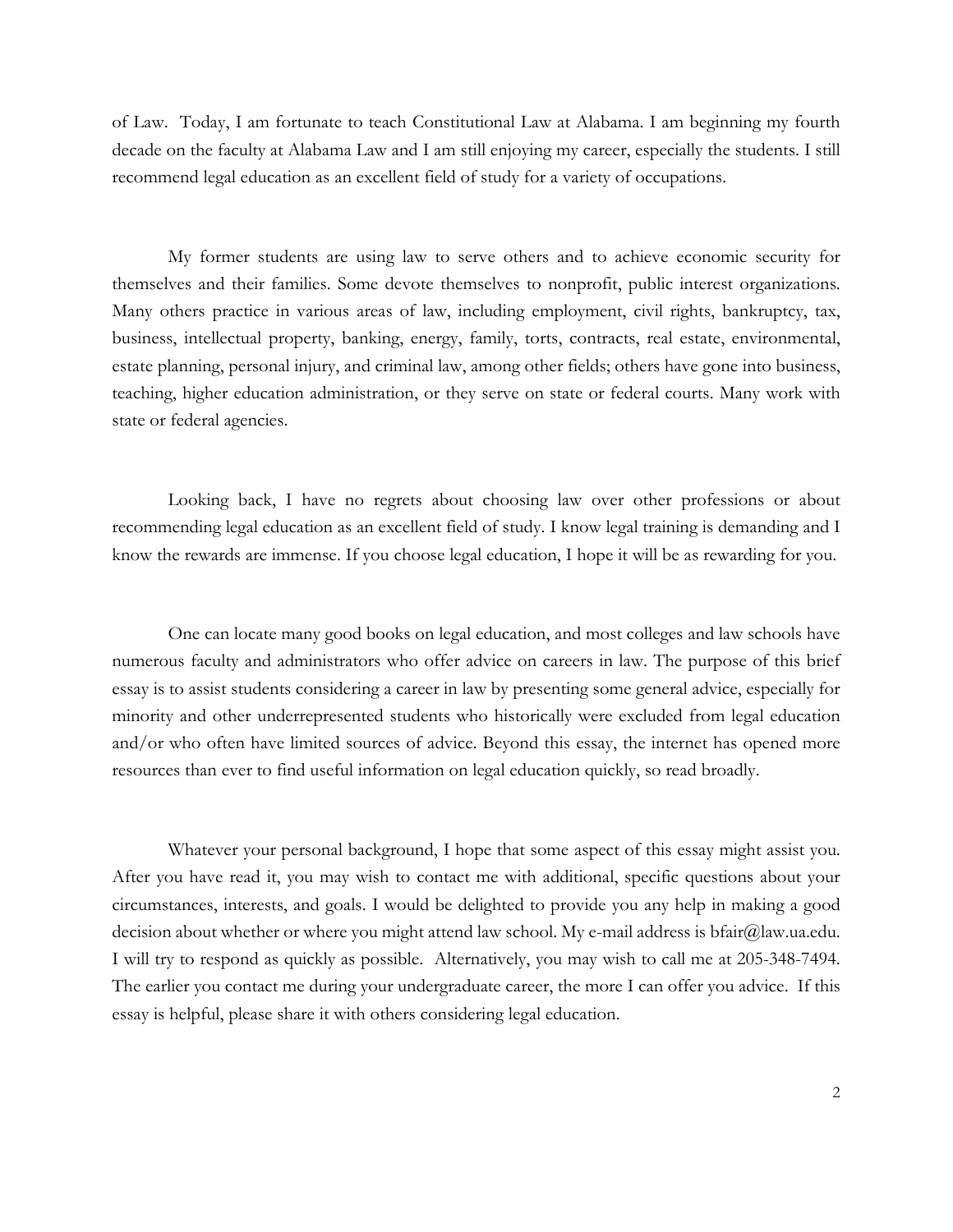I have divided this short essay into two parts. In Part One, I describe the ABCs of law school admissions. In Part Two, I recommend a strategy for choosing the right law school and a few outstanding books on law study and the culture of law school. I also provide a current, state-by-state list of ABA-approved law schools. In a follow-up essay, *Academic Excellence in Law School*, also available online, I set forth general advice for law students on study skills, time management, legal analysis, and exam analysis and writing. After you enroll, I hope you will read those materials as well and share them with your peers.

# PART ONE-------THE ABCS OF LAW SCHOOL ADMISSIONS

If I were considering a career in law anew, I would do several things differently. Only you can determine whether you are willing to do what it takes to succeed in law. However, you cannot make such an assessment without full information about what it is that lawyers do. Lawyers perform many roles, and the more you know about their work, the easier it will be for you to decide if you really want to undertake the demanding tasks required in law school and in the profession. Therefore, as you decide if law is right for you, I recommend that you ask and answer a few questions.

First, ask yourself: why a legal career? Why not engineering, teaching, medicine, business, social work, computer science, or some other discipline? Law is a great field for persons who like to read, write, and talk in front of others. However, you should explore all fields of study and determine why law is best for you. To answer that question, I would research the work and lifestyles of different types of lawyers. Too many students enter law school without any notion of what lawyers do. During law school they become disenchanted or bored and some drop out. Some dislike the case method, the exhaustive examination of prior court decisions to teach students how to think and write like lawyers. Some are not prepared for the long hours of study; others are terrified of speaking to an audience. If you choose law, you should enter the field with your eyes open. The more information you know about law school, law study, and law practice, the more effectively you will utilize your time in law school.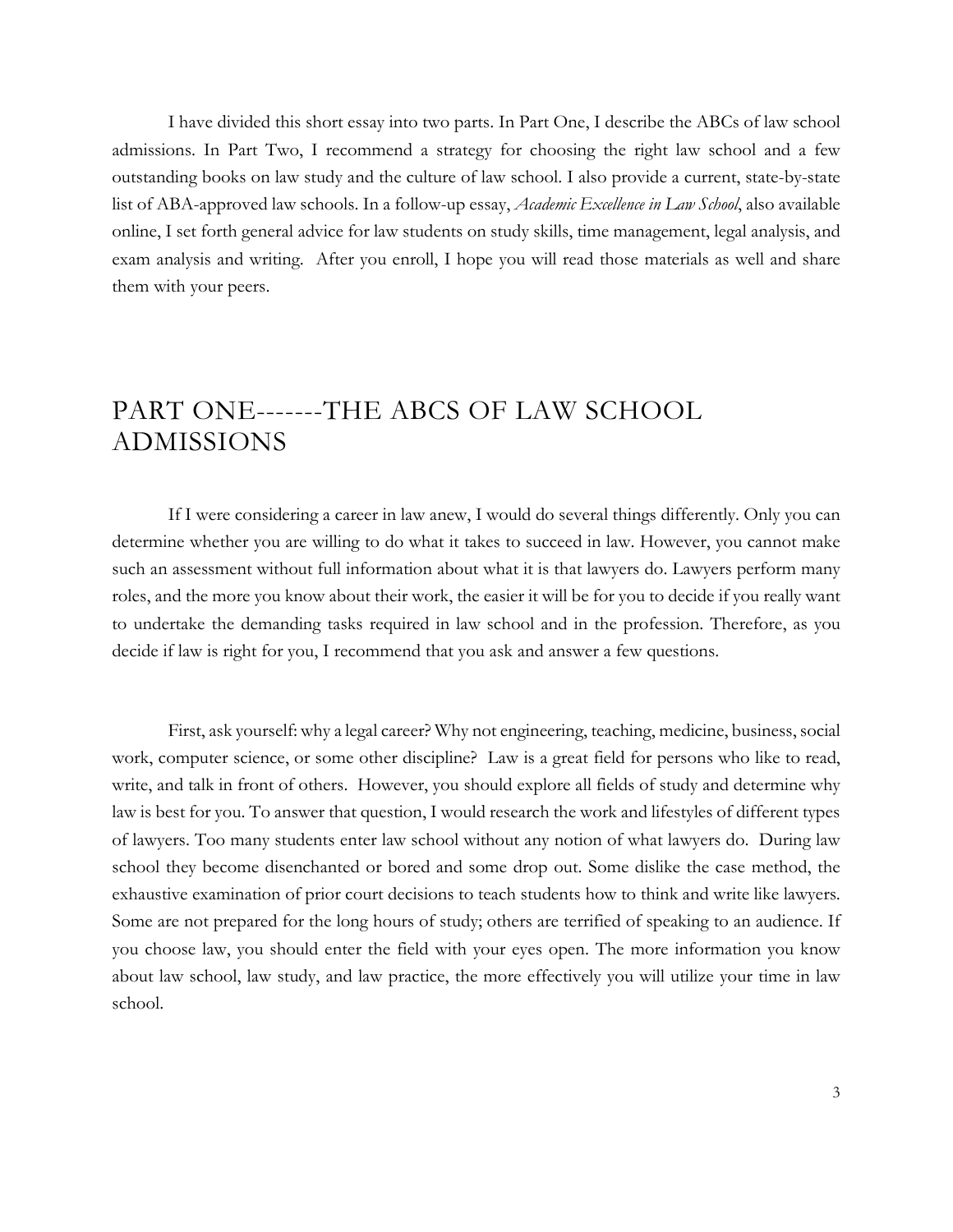My image of lawyers was largely shaped by television. I grew up on Westerns, Dragnet, Adam 12, and Perry Mason. I was surrounded by inequality, but never understood why there was so much of it. I was fascinated by competing images of the American legal system in popular culture, especially film and television. Unfortunately, those images barely touched the surface of the significant challenges and rewards of a legal career. I was moved by the portrayals of American inequality in the works of Ralph Ellison, James Baldwin, Maya Angelou, and Lorraine Hansberry, among others.

Most local libraries contain small collections on law study and careers. Karl Llewelyn's, *The Bramble Bush* is one classic, although some readers will find it inaccessible. Scott Turow's, *One L* is another popular read. I prefer the clarity and humor in Kenney Hegland's, *Introduction to the Study and Practice of Law,* a former law school dean's reflection on how to navigate legal education successfully*.* You might also read Tracey George and Suzanna Sherry's *What Every Law Student Really Needs to Know,*  a thoughtful guide to legal analysis with numerous practice exercises*.* Such works will help you practice the skills you will need during and after law school.

There are many popular books about our legal system. One of my favorites is Nelle Harper Lee's *To Kill A Mockingbird*, the compelling international bestseller which introduced Atticus Finch as the model American lawyer fighting local passion and discrimination in small town America. And one of the most influential books that I read in high school was Ann Fairbairn's *Fire Smooth Stones*, a fictional portrayal about the Civil Rights Movement, North and South, and a young black lawyer's journey. You might also consider Bryan Stevenson's bestseller, *Just Mercy*, which chronicles his organization's fight for justice for the criminally accused. Michelle Alexander's *The New Jim Crow* and Isabel Wilkerson's *Caste* are also trenchant critiques of mass incarceration and historical discrimination in the United States.

My point is you cannot read too much or too broadly. If I were starting again, I would read as much as I could about law study, law teachers, teaching methods, legal skills, and the culture of law school, as well as about lawyers, judges and famous cases, before deciding to apply. If you read broadly, you will find that there are many skills you must master in law school and many jobs that lawyers perform. All that reading will be time well spent either because it will help you negotiate the challenges of law school, or it will help you choose a profession more suited to your special interests and talents.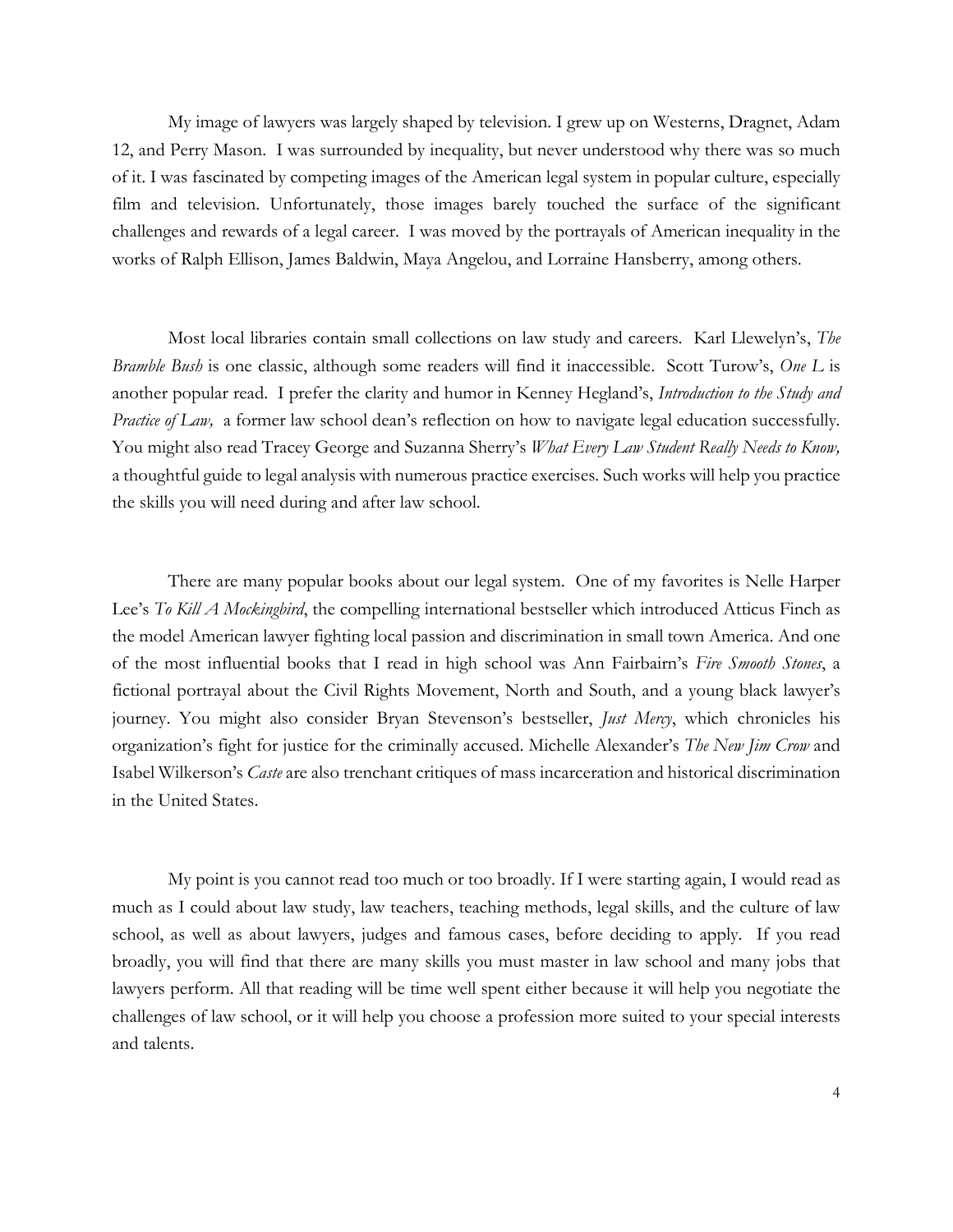Second, you should ask yourself: am I willing to work long hours, reading and writing about legal issues? A law degree is very marketable, and most lawyers earn a comfortable living. However, there are some costs associated with the many benefits of a law career. One cost for most lawyers is a demanding schedule. Lawyers may work many hours each day, including weekends. The work can be very stressful. Lawyers conduct legal research and write various types of legal documents. Some spend substantial amounts of time in court or before administrative bodies. You should try to speak with and observe lawyers at work. Perhaps you can work as a legal assistant or clerk, or perhaps you can visit your local court and attend a trial in a nearby federal court. By going to court, you can observe lawyers, judges, and part of the legal system in operation. Also, observing judges and lawyers will help you identify some of the skills necessary for a career in law. Many lawyers and judges in your community are willing to let you observe what they do. You need only approach them, and tell them what you are trying to accomplish. You can also contact local bar associations to learn about events for or sponsored by local attorneys. Many cities have specialized groups of lawyers who mentor minority and underrepresented applicants.

The exacting schedule begins the first day of law school, not when you graduate. Some law teachers suggest that you should expect to spend approximately three to four hours studying for each hour you spend in class. So, if you are in class fifteen hours per week, you might expect to spend at least another forty-five to sixty hours per week outside of class, reading, reviewing, learning, and applying the material to practice questions.

Successful students take notes while reading for class and write brief summaries of all the main cases. Then, they attend class ready to discuss and apply what they have read by examining hypothetical questions and asserting plausible analyses in light of the rationales offered in the cases. Next, they study their class notes, distilling the key principles from individual cases and constructing links among all the cases and all the topics covered in each course.

Some students will consult secondary sources like hornbooks to reinforce their mastery of legal principles and cases. Finally, the most successful students find practice exercises to simulate exam conditions. This practice helps sharpen their analysis and writing skills and helps students test how well they can apply the cases and materials they have worked so hard to learn. When one adds up the hours, law school takes on the appearance of a demanding, full-time job. The rigor of law school prepares you for the demands of law practice.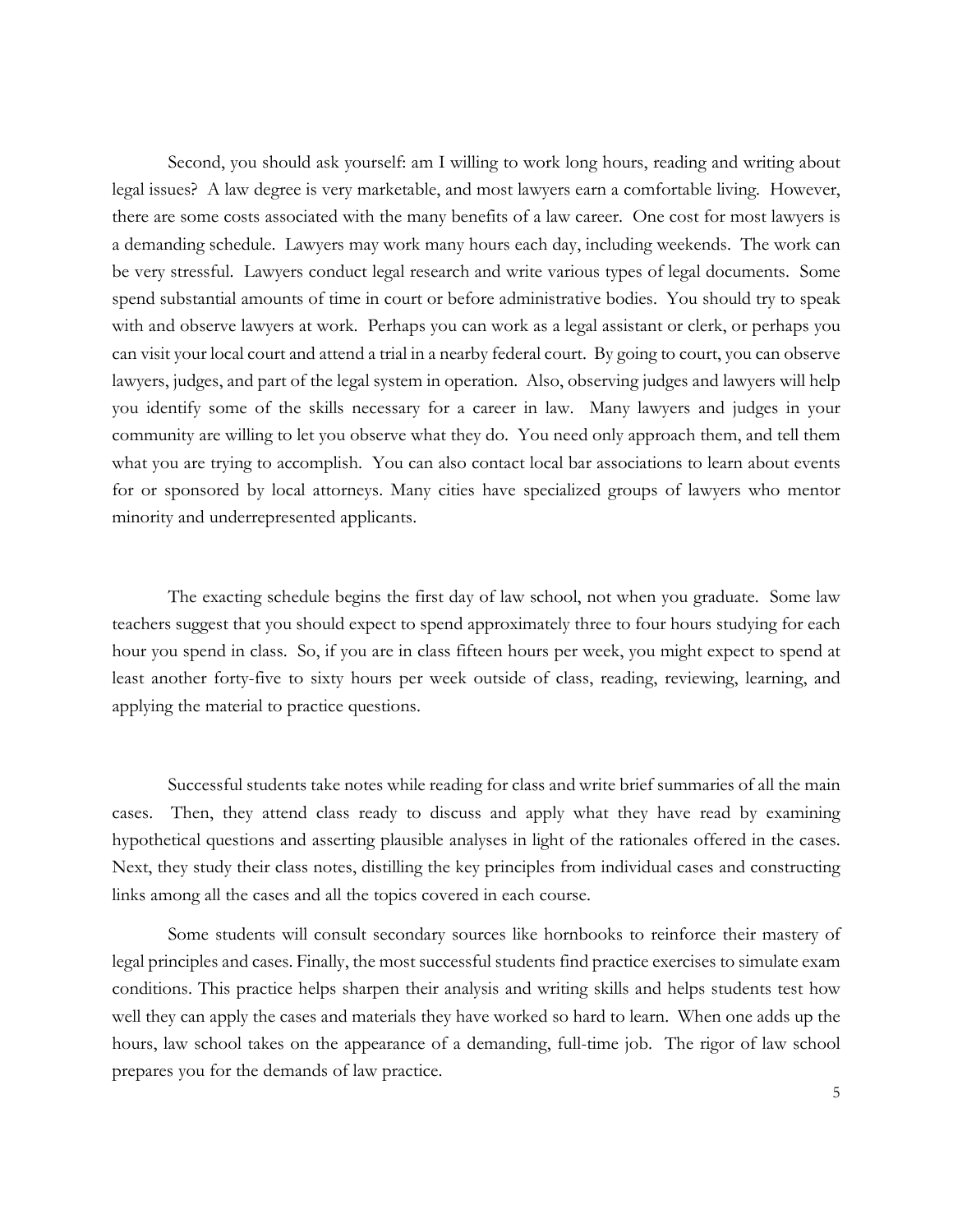The essential abilities necessary for a successful career in law include outstanding independent learning skills, such as reading, writing, and advocacy skills. The law student must be able to extract meaning from complex legal texts such as casebooks or hornbooks and to organize and present legal materials orally and in writing. Therefore, the applicant to law school must demonstrate the capacity for above average reading, analytical, and writing skills. Law schools use the LSAT and undergraduate grade point average ("UGPA") to predict an applicant's capacity for law study and performance in the first year. Many of these skills are developed through classroom instruction in law school as well as through co-curricular activities, such as student participation on one of the law school's journals or trial or moot court teams. Most law schools also have live-client clinics that permit students to gain practical experience with real clients and cases, especially in the second and third year of law school.

# 1. APPLYING TO LAW SCHOOL: Getting Started

Once you have read about lawyers and law study, and you have decided that you are still committed to all the challenges presented by a career in law, you should ask yourself: where can I get the best information about individual law schools? You need information about how law schools select among the thousands of applicants each year. The best sources of that information are law school catalogs or reference books that profile law schools and their admissions criteria.

The Law School Admissions Council ("LSAC"), the designer of the LSAT, has an amazing website for prospective law students. You should become familiar with every resource on the LSAC site. It provides a convenient way to register and report your scores to law schools through the Law School Data Assembly Service ("LSDAS").

The LSAC provides free practice test information on LSAC's LawHub. LSAC has also partnered with Khan Academy to expand access to the Khan Academy Official LSAT Prep materials. I encourage you to spend significant time exploring the LSAC's website for current information and data on the LSAT. There is no better source for information on the LSAT.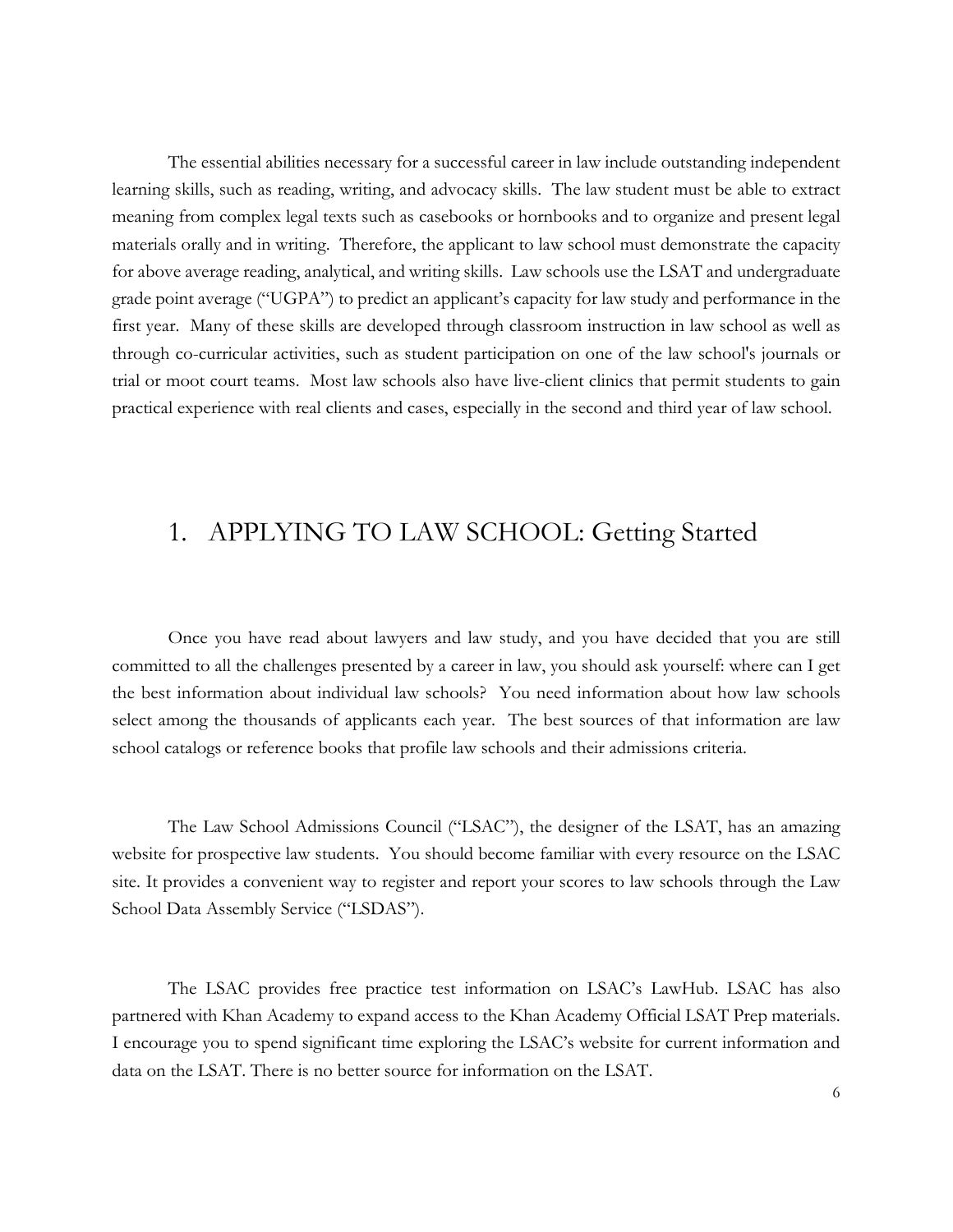The LSAC website sets out links to the websites of all the ABA-approved law schools in the United States and Canada. It also provides research databases for students seeking a law school with certain characteristics. The LSAC sponsors annual law school admissions fora throughout the country that provide prospective students time to speak with representatives from nearly 150 ABA-accredited law schools. Those representatives know firsthand how admission works at their schools. They know the median numeric profile of admitted students, the scholarship programs, the curriculum, the environment, the bar passage and employment rates, and other key information. Please visit the LSAC website regularly at [www.lsac.org.](http://www.lsac.org/)

### KEY FACTORS IN LAW SCHOOL ADMISSIONS

Typically, law schools consider many factors when evaluating applications, including:

- LSAT score
- Undergraduate GPA
- Major
- College attended
- Grade distribution
- Improvement in GPA
- College activities
- Work experience
- Graduate or professional training
- Advanced degrees
- Letters of recommendation
- Personal Essays/Personal Statement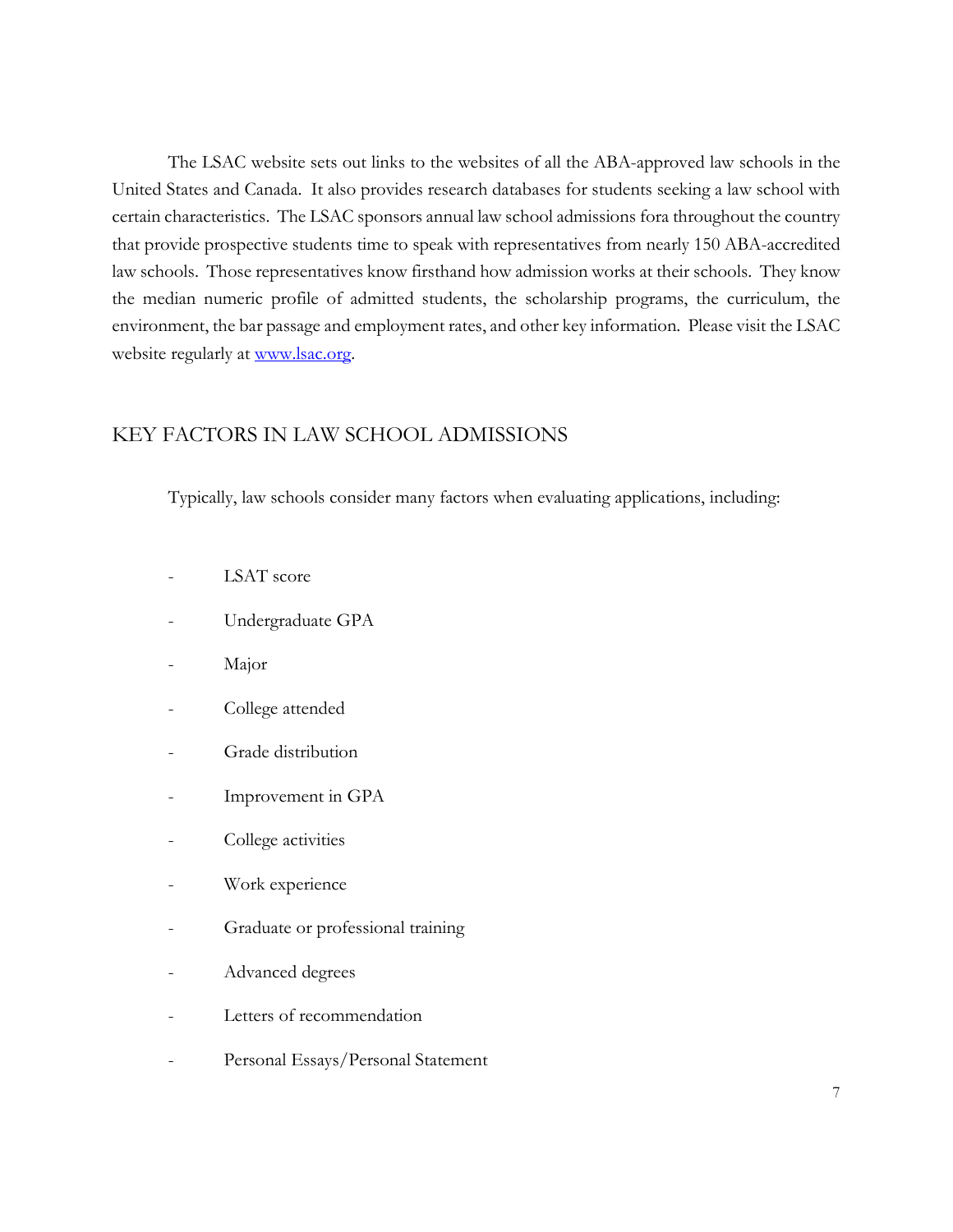- Family background
- Disadvantages overcome
- State of residency
- Community service
- Diversity factors

Unfortunately, at one time, many law schools in the United States had adopted exclusionary admissions policies prohibiting the enrollment of some people. For example, some schools excluded all African Americans. Others excluded all women or other ethnic or religious minorities. Such unfair practices were finally declared unconstitutional, but the effects of those policies are evident in many aspects of the legal profession today.

In response to the legacy of historic discrimination against some applicants, some law schools began to use diversity goals as one factor in admission. One goal has been to remedy past discrimination. Another goal has been to seek the educational benefits of a diverse legal education community. For the past thirty years, the use of ethnicity or gender in admission decisions has been under fire as an unconstitutional practice. Some states have banned the use of race or gender in admissions. Other states still permit limited use of race or gender to promote educational diversity consistent with the U.S. Supreme Court decisions in *Grutter* and *Fisher*. To obtain the most accurate information, you should ask each school about its affirmative action policies.

The two most important factors in law school admission are an applicant's LSAT score and undergraduate/college GPA. Some schools weight the LSAT greater than half of the total index. Other schools give most weight to undergraduate grades. To amass the best possible numerical profile, one must begin preparation for applying to law school as early as possible during one's undergraduate training. To gain admission to law school, the applicant should compare his/her numerical profile with the profiles of prior applicants to ensure that the applicant is competitive at a particular school. I emphasize the numbers here because they are very important at all law schools. Usually, students with the highest numbers gain admission before students with lower numbers. They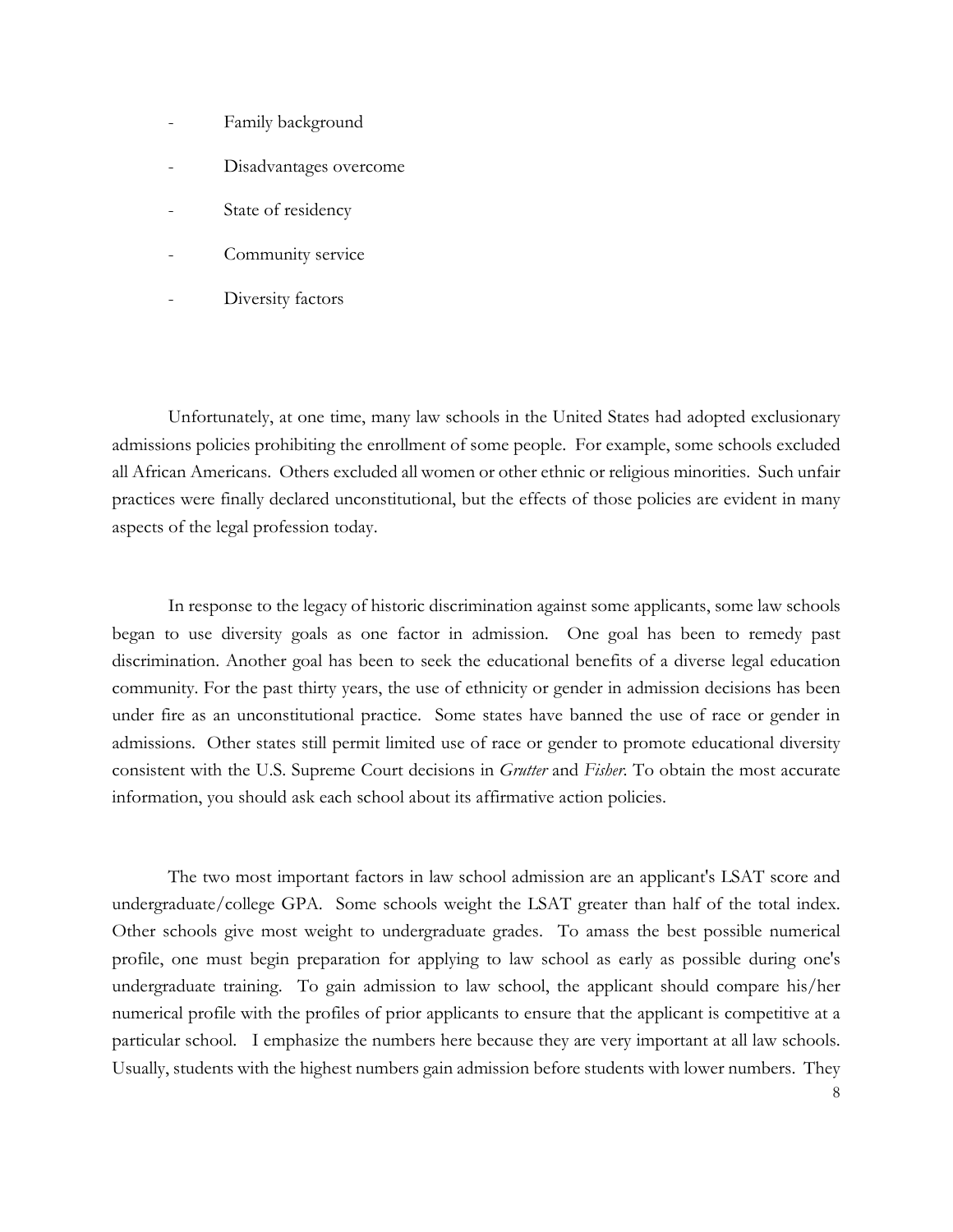also usually receive key scholarships. Thus, you must do everything you can to achieve the highest LSAT and UGPA. If your undergraduate GPA is lower than the median at a particular school, you will usually need a higher LSAT to remain competitive there. Occasionally, a school will admit a student because of a high gpa or a high LSAT, but you are in the most competitive position if you present both a high gpa and a high LSAT.

Below I discuss other key factors that may influence law school admission beyond simply numbers.

#### A. CHOOSING A MAJOR

Your area of concentration or major is important because it can increase your opportunities after undergraduate school. You may decide that you want to work for a couple of years. If so, you will need some skills that are marketable coming out of college. You may be undecided about a career and want to take courses in a variety of subjects until you identify an area of substantial interest. There is no one major that is best suited for students thinking about a career in law.

**Any major which demands substantial reading and writing, oral advocacy, negotiation, analytical or analogical reasoning, and problem solving is a good pre-law study program.**  While history, political science, and English majors still dominate, many law students are entering with majors in science, engineering, and mathematics. Others are entering with business and/or accounting training. As long as your major is rigorous academically and you perform well in it, a major in almost anything, from astronomy to zoology, will be sufficient preparation.

You should select as your major an area which really interests you and in which you are motivated to work for the highest possible gpa. It may take you one or two years to select a major. Even then, you may discover that your choice was wrong. For example, I started college as an Economics major. After five courses and several C grades, I switched to history where I earned mostly A's. High grades really help a law school applicant. And, the higher an applicant's cumulative GPA, the greater the number of potential law school choices. Law school admissions personnel believe that a student who consistently earns high grades is a dedicated learner and will make the necessary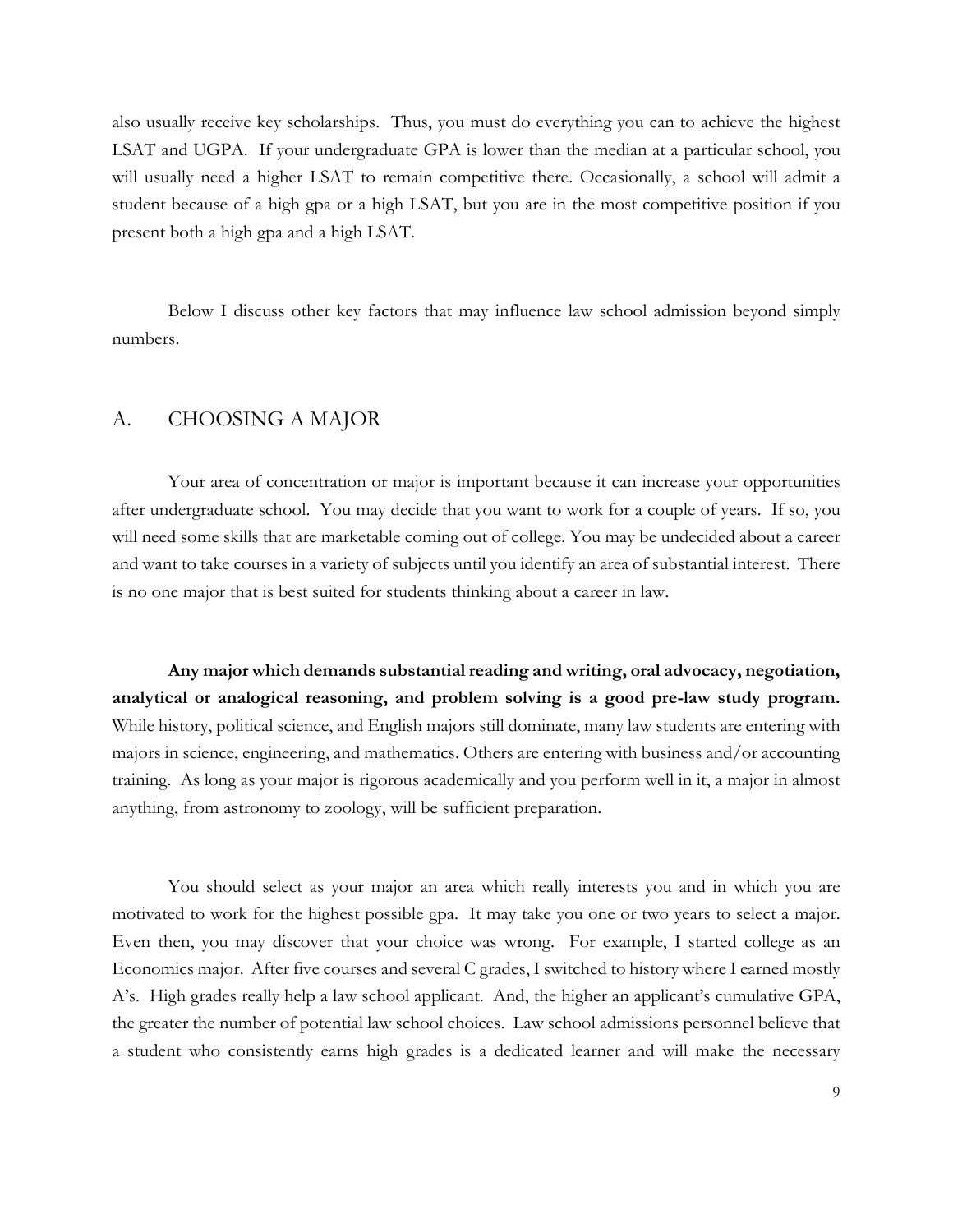commitment to be successful in law school and in the legal profession. In addition, many schools will evaluate the quality of an applicant's undergraduate school and rigor of the applicant's course of study when making admissions decisions. Therefore, I recommend that you go to the best college that you can afford and that you choose a major that has a reputation for academic rigor.

I also recommend that you take several courses with the same professors. Most law school applications will encourage or require you to submit letters of recommendation preferably from professors who have seen and evaluated your academic performance. By taking several classes with the same professors, and doing well in those classes, you can create a pool of potential references. You may find that your interest in the subject or motivation to work hard increases because you are no longer anonymous to those professors.

### B. CO-/EXTRA-CURRICULAR ACTIVITIES

Most law school applicants have impressive resumes. They have been student leaders and participants in a variety of organizations. Large numbers of activities do not, however, excuse low grades. It is a mistake to think that because you excelled in student leadership your grades are less important. In fact, most of the applicants you will compete against will have many activities and high grades.

Whenever possible, try to participate in academic extra-curricular activities like college bowl, the debate team, pre-law clubs, etc. Also, study abroad programs can be rigorous and expand your understanding of other countries. Such academic activities will confirm that you are dedicated to learning and hard work and that you will likely meet and exceed the challenges of law school. I did not take advantage of all of the opportunities available because I did not think I could afford them. Be sure to explore all options before you close any door. Try to take advantage of every learning opportunity.

During college many demands will be made on your time. Many organizations with important goals will seek your leadership or support. You must resist the urge to participate in every worthy organization. I chose to be a Big Brother, but otherwise I limited my club time to one or two groups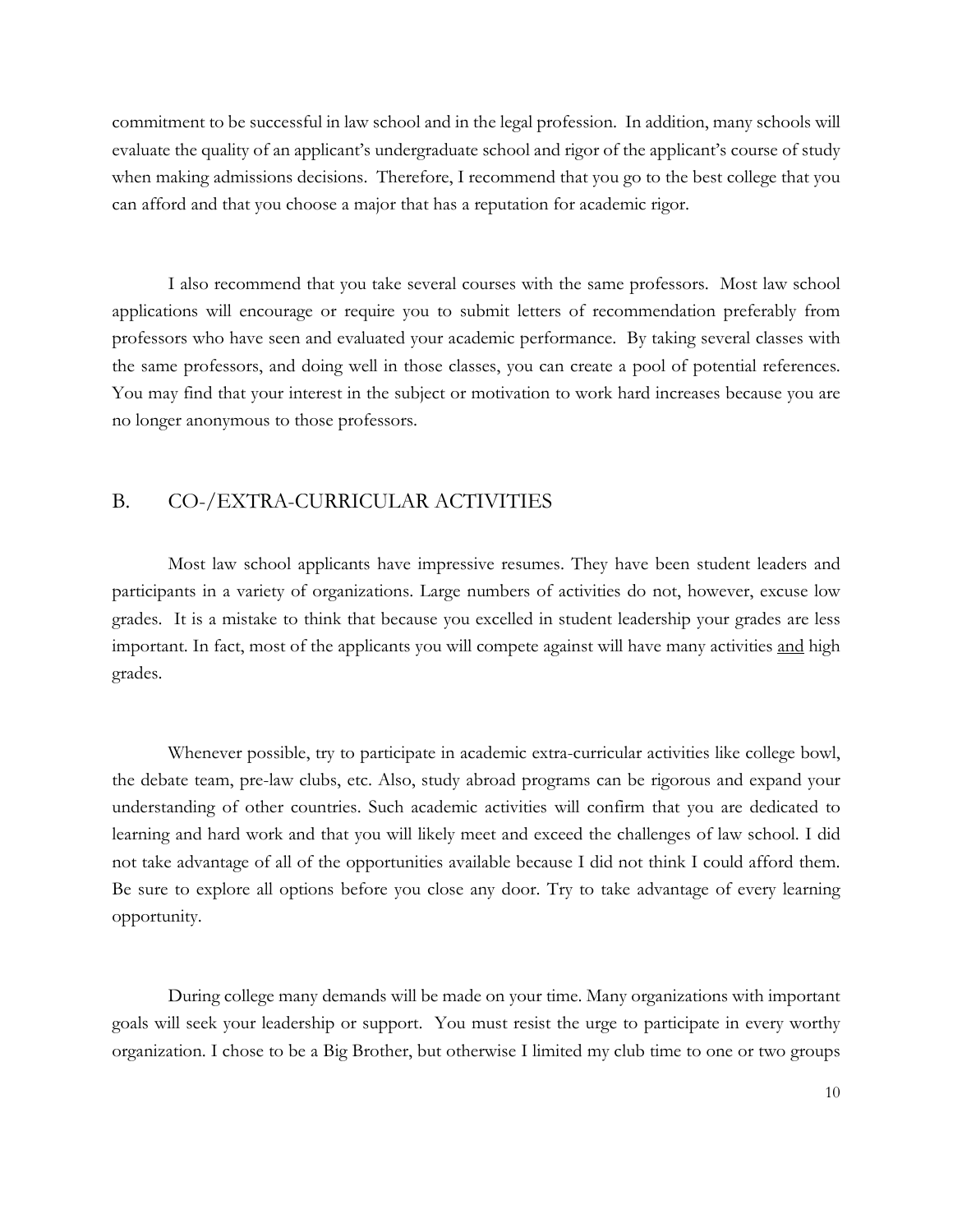like the Black Student Association or Student Government. Often, time spent on activities means sacrificing study time. **Your priority in college should be your studies, especially if you are planning to go on to graduate or professional school.** You want to achieve the highest grades that you can, and you need to prepare rigorously for your standardized tests for law school.

#### C. LSAT PREPARATION

Nearly all ABA-accredited law schools require applicants to take the LSAT. You might think of it as the common denominator for all applicants. By requiring the LSAT, law schools can compare you with thousands of other applicants in terms of reading comprehension, analytical and logical reasoning, and writing skills. Your LSAT score is used to predict how you will perform in your first year of law school. Despite criticism of its use, there appears to be no movement to reduce the use of the LSAT. (Recently, a few schools have indicated a willingness to accept the GRE in place of the LSAT.) Therefore, you must accept it as the standard and spend as much time as you can mastering each component of the test.

The LSAT is a half-day, standardized test. It provides a standard measure of reading and analysis skills. Beginning again in August 2021, the test will consist of four 35-minute sections of multiple-choice questions and one 35-minute writing section. Three of the four multiple-choice sections contribute to an individual's score. The one, non-scored multiple-choice section is used to test experimental questions. The student does not know which multiple-choice section is not scored. The 35-minute writing test is not scored, but copies are sent to all law schools to which an applicant applies. The score scale for the LSAT is 120 to 180.

The LSAT is designed to measure skills in reading comprehension, the ability to organize and process complex information and to draw reasonable inferences based on it, and the ability to analyze and evaluate the reasoning and arguments of others.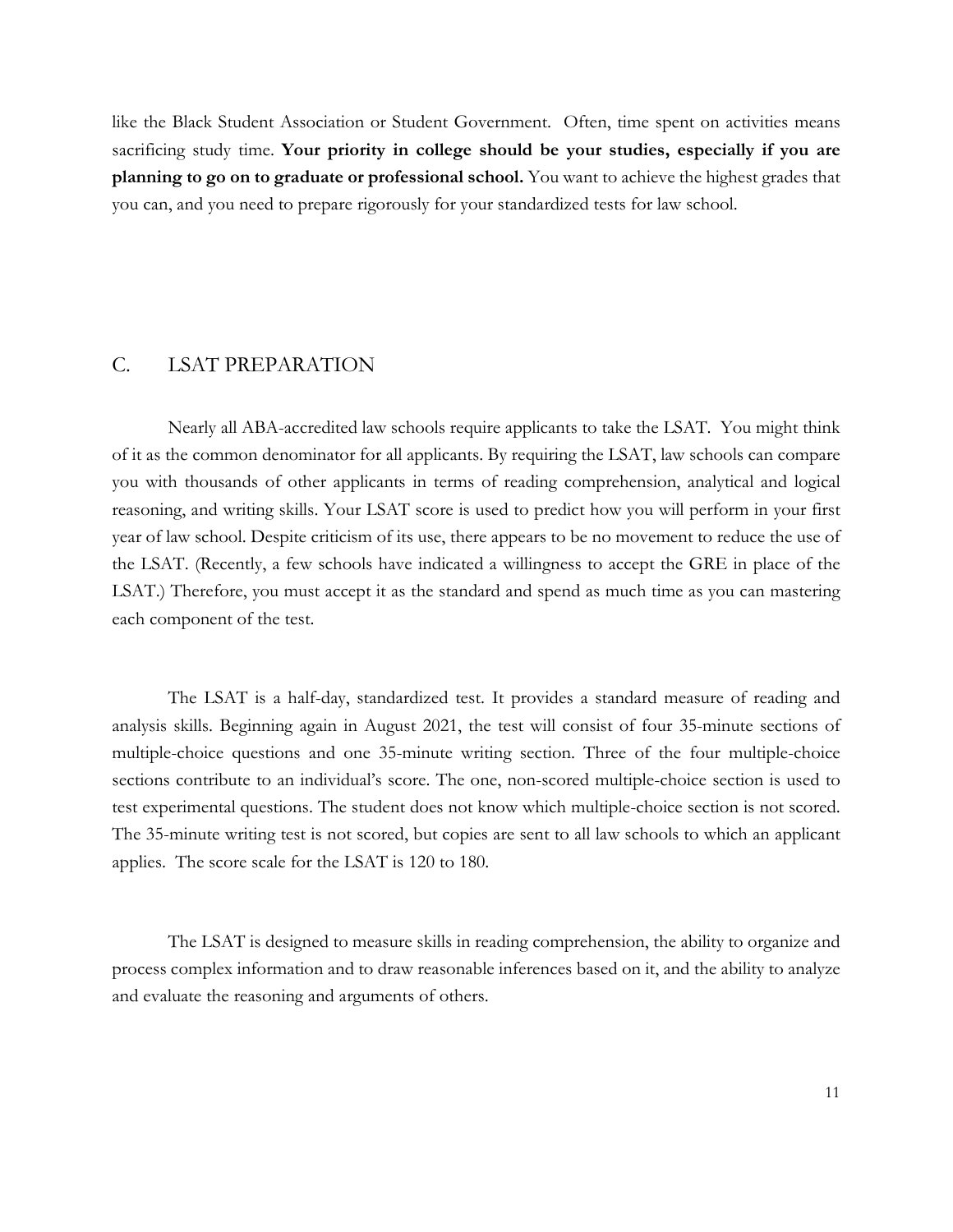There are three types of questions:

- a) Reading Comprehension
- b) Analytical Reasoning
- c) Logical Reasoning

The LSAC's LawHub contains information and practice materials for each type of question. You must familiarize yourself with each type of question and the test mechanics. You should begin your preparation as early as possible, even during your first year of college.

There are a couple of ways to prepare for the LSAT, including taking a preparation course, working through a self-study guide, or a combination of the two. I would try every approach until you identify one that helps you perform well on each type of question.

It is never too early to begin to prepare for standardized tests like the LSAT. That is why many wealthier, professional families arrange for their children to take standardized tests like the SAT in the seventh grade, and why those children, after repeated practice testing and coaching, become "good" test takers. The term "good" in this sense is synonymous with "experienced." You need to gain as much experience as possible with each aspect of the test. It may take months of practice before you are prepared to take the real LSAT. Practice as much as you can before you take the actual test.

12 Many minority and underrepresented students, including many African American and Latinx applicants, are not experienced test-takers. First, many have less coaching experience and often much less successful practice with standardized tests. Second, many do not have excellent reading and reasoning skills because they have attended poor schools throughout their lives. Many do not take full advantage of the available test preparation classes or books because they have no advisors or anyone who has taken the test to tell them what to do. Many take the test during times when they are too busy with school, work, or other commitments. The result is that the national average for African American and Latinx students taking the LSAT is approximately 143. The average of all takers is approximately 152. Because there is a nearly ten-point gap between the average LSAT scores of black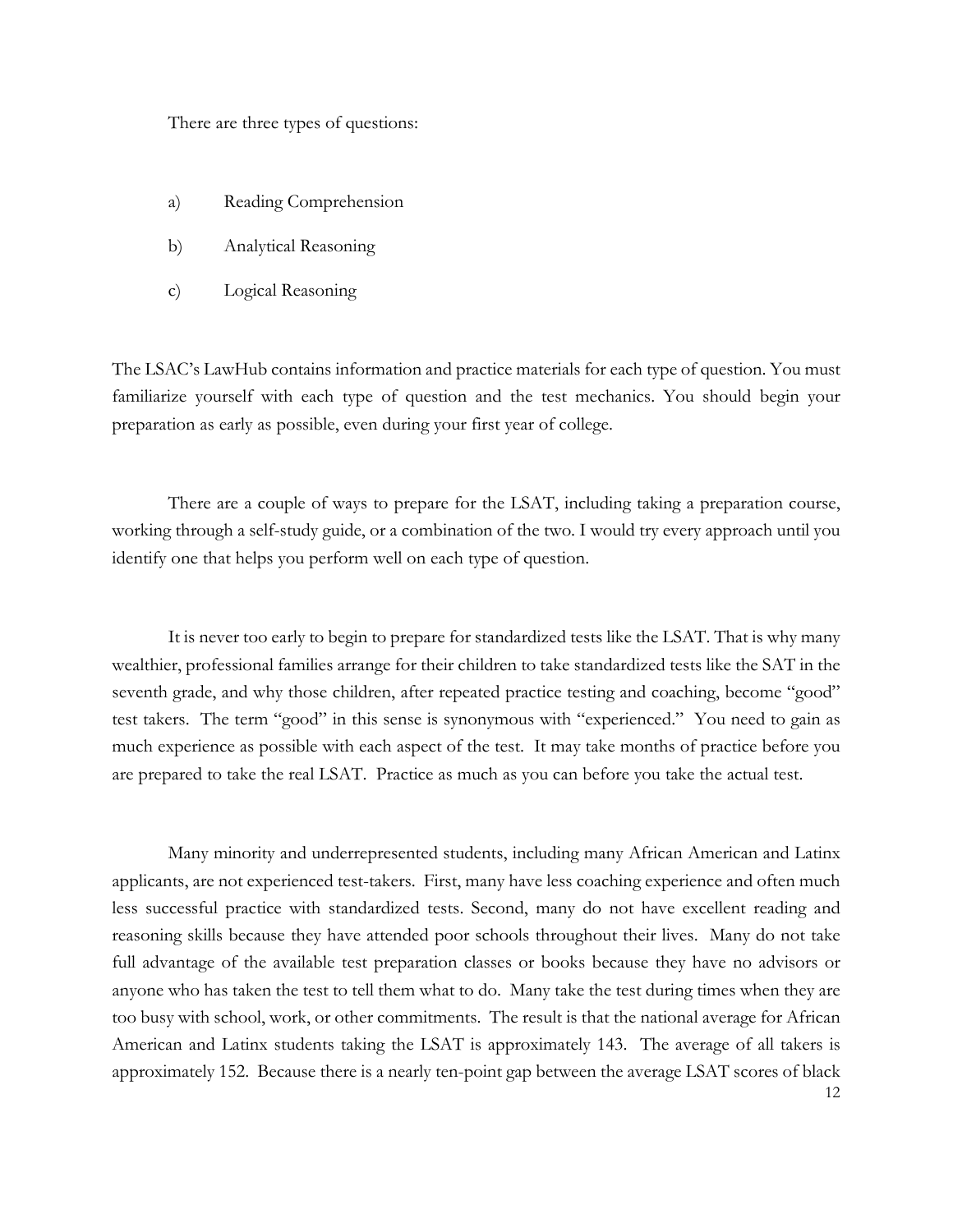and Latinx students and the average scores of all students, there are additional obstacles for some students who seek to compete for spots in top-ranked law schools.

It is imperative that disadvantaged students, whatever the causes of the disadvantage, take a better approach to LSAT preparation. One should not take the LSAT until one has taken sufficient time to prepare. One's preparation must be focused and disciplined. I suggest that you spend a minimum of six to nine uninterrupted months preparing for the LSAT, preferably during a summer and fall or spring and summer when the impact on your GPA will not be too great. I recommend that you enroll in a preparation course that meets regularly for six to eight weeks. The course should expose you to the basic components of the LSAT. It should provide you with opportunities to learn the directions for each section, to improve time efficiency, and to improve your multiple-choice test performance. The course instructors will offer tips or strategies.

Outside of the course, you can perform timed exam simulations and evaluate your performance on specific sections. For example, if reading comprehension questions are difficult for you, spend several weeks or months working outside of the course on those types of questions.

Your preparation should include substantial instruction, practice testing, and evaluation. If you have a choice, it is probably a mistake to work during your preparation. All of your extra time should be spent in class or performing diagnostic exercises and practice tests. It might take a couple of months before you notice any improvement in your performance. If possible, treat your preparation like a full-time job. If not, create a schedule that revolves around your preparation.

Some schools weigh the LSAT and UGPA equally. For most schools, your LSAT score is probably a little more important than your GPA because it is difficult to evaluate grades from different schools, and the LSAT is standard for all applicants. You should sacrifice all nonessential activities to obtain the highest score on your first attempt. It is best to take the LSAT only once and to fully prepare for it the first time. Some students who take the test without preparation obtain scores in the 130s or low 140s. **Very few of these students get into law school. Today, students who score in the high 140s are routinely denied admission, especially at schools ranked among the top 50 to 100.** On the other hand, students who score in the 150s and higher are often admitted. Remember, the higher your score, the more competitive you will be for admission and for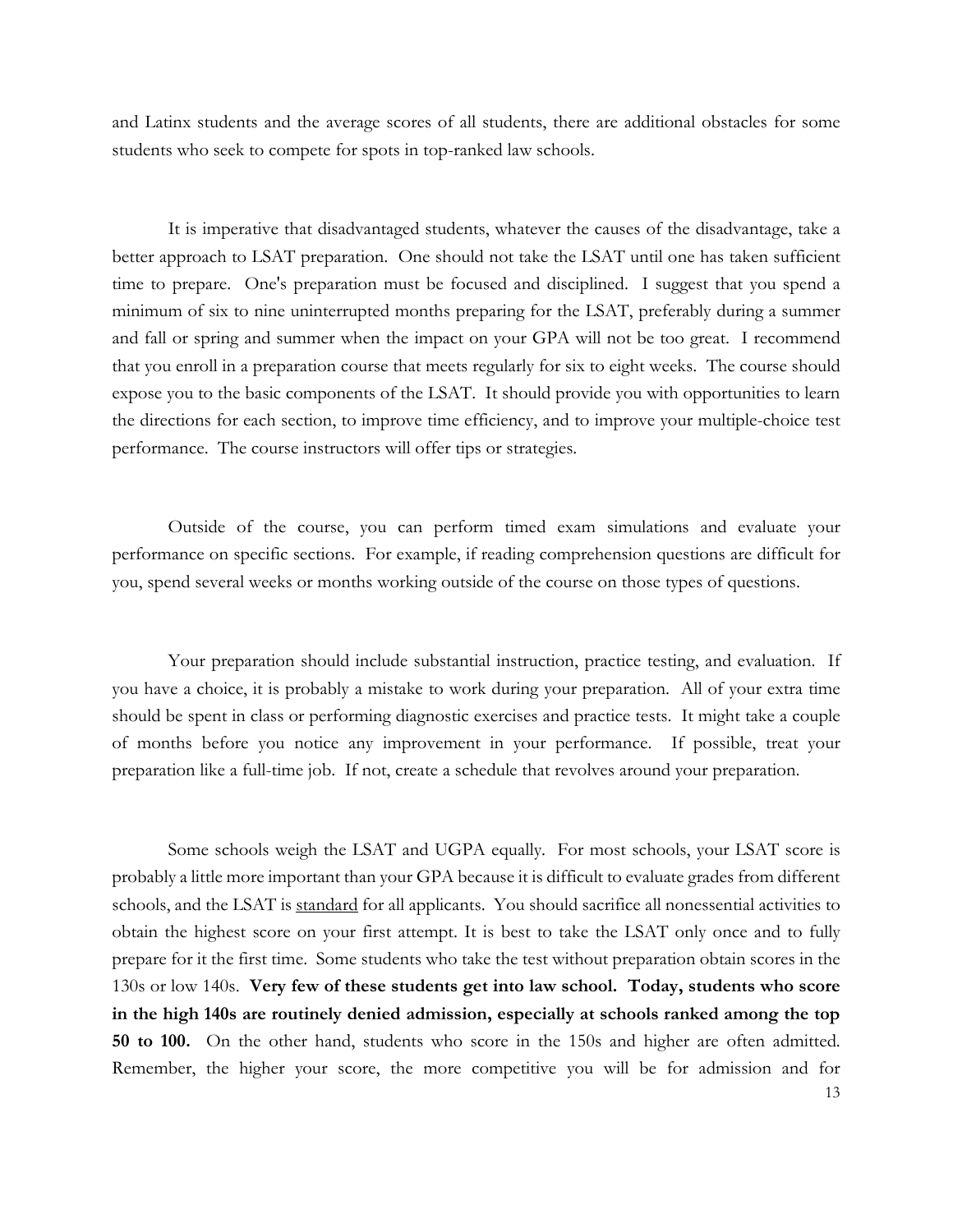scholarships. Plan ahead and practice as much as possible, and prepare in ways that will produce as high a score as possible.

#### *a) Preparation Courses*

Most of the students who take the LSAT each year report that they enrolled in a preparation course such as Stanley Kaplan, Princeton Review, or LSATMax. Therefore, you are at a decided disadvantage if you do not take a course. While courses may cost \$1,000 to \$2,000 dollars, some companies offer tuition reductions for students with limited financial resources. Some students might consider taking the preparation course more than once for even greater practice and reinforcement. Many courses offer a reduced rate for repeaters. I cannot overstate the importance of your LSAT preparation. Some schools offer preparation courses through university extension programs as well.

If you cannot afford a preparation course, then utilize the resources available through the LSAC website and Khan Academy. To design your own preparation course requires excellent discipline and organization. Such self-study should not be attempted half-heartedly. As I wrote earlier, it is a good idea to visit the LSAC website, [www.lsac.org,](http://www.lsac.org/) for more information about the test and the materials available from the creators of the test. Plus, you now have the Khan Academy's free materials and assistance with LSAT prep.

Today, **there is no excuse for taking the LSAT unprepared**. Even if you must take a year or two off after you graduate to create preparation time, you will likely be better off than taking the exam unprepared.

#### *b) When Should You Take the LSAT?*

14 The test is administered seven times each year, from January to December. The LSAC website will looks the specific administration dates and deadlines for registration for each test. You should not plan to sit for the test until you have prepared for at least six months or more, especially if you have a history of lower standardized test scores. Therefore, the optimal time to take the test will vary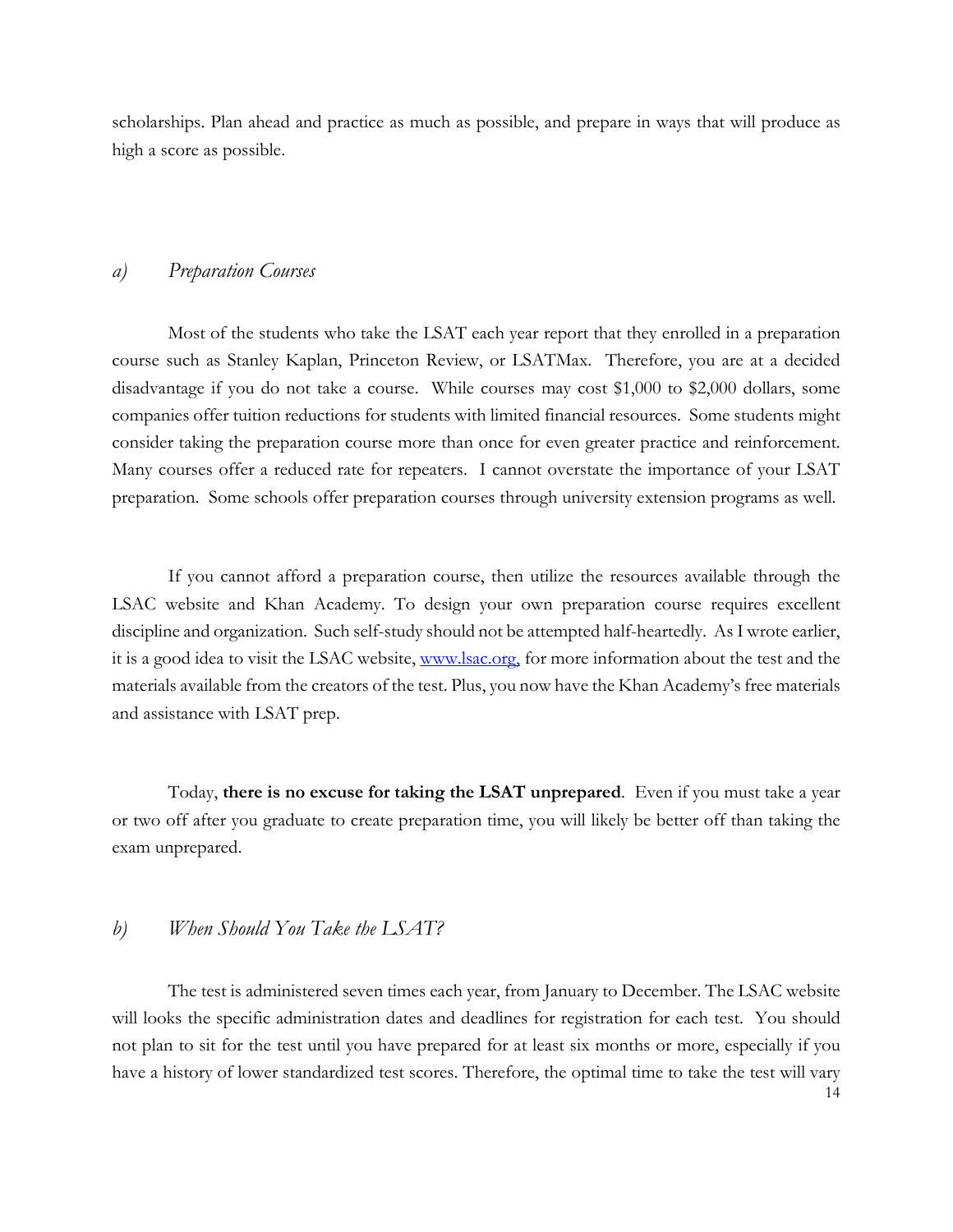depending on individual schedules. However, you should take it as early as possible between the spring of your junior year and the winter of your senior year.

It can take several weeks for the Law School Data Assembly Service to submit your score to the law schools you designate, therefore you want to take the exam well in advance of any application deadline. Also, in the event that you need to re-take the exam, if you wait too late to take it the first time, you can miss the application deadline, and you may have to wait another full year before you begin law school.

### *c) General Test-Taking Tips*

- Visit the test site before the actual exam.
- Get a good night's sleep before the examination.
- Eat a nutritious breakfast before the examination.
- Dress comfortably and for variations in room temperature.
- Memorize the directions for each section before you take the test.
- Keep track of your time and work as quickly as possible.
- Work through all of the questions you understand first, then return to more difficult problems.
- Do not leave any questions blank; there is no penalty for guessing.

### *d) What is a Good Score?*

The answer depends on where you want to go to law school. It may be difficult to gain admission to the law school of your choice. It will certainly be more difficult to gain admission with a low LSAT score.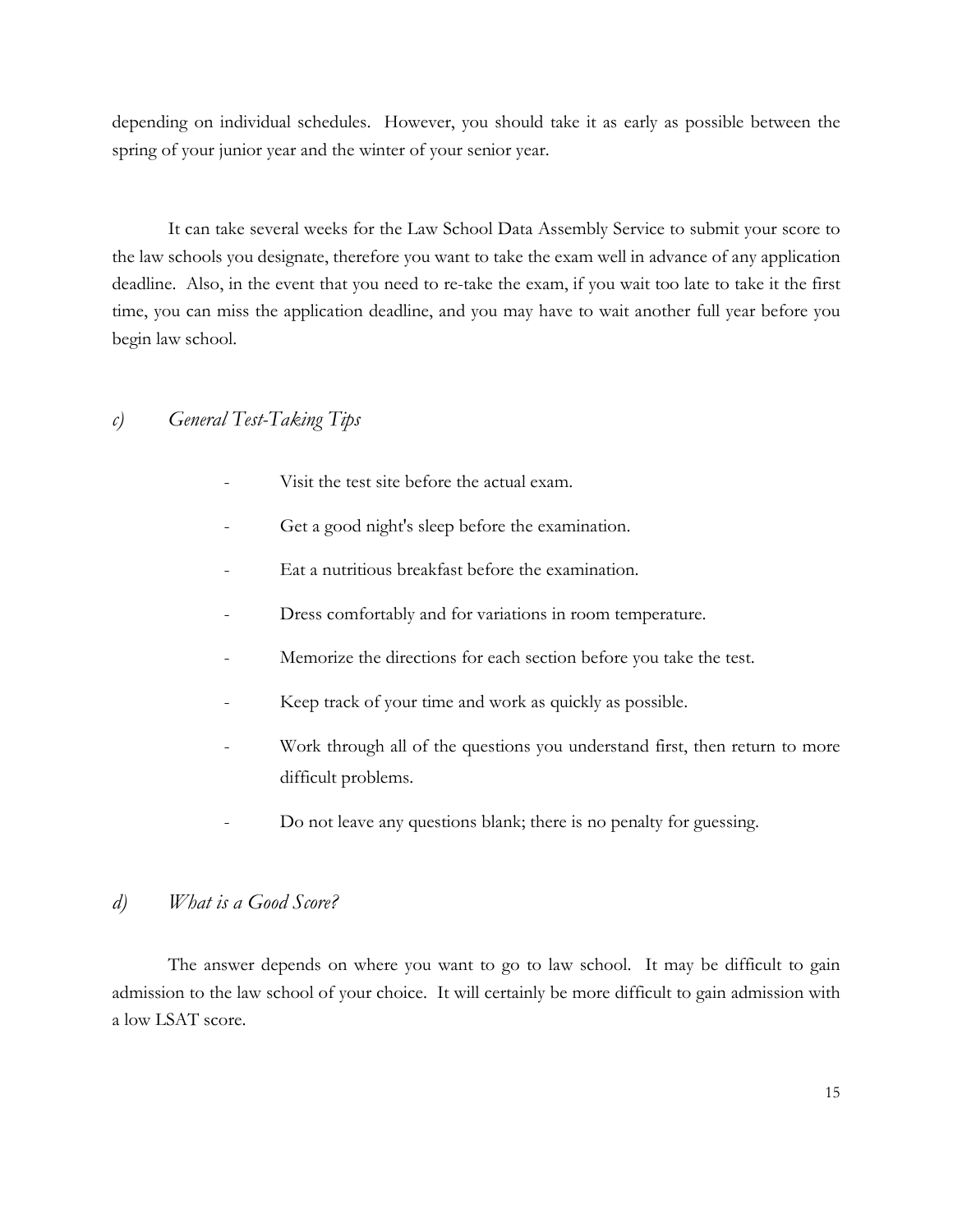Contrary to what one might hear, even the current special admissions programs at most law schools desire that black applicants have a LSAT score in the 150-160 range or higher. Most of the nationally-ranked law schools require black students to have a LSAT score in the 155-165 range or higher. Therefore, your success on the LSAT can dictate the number of law schools to which you should realistically apply.

If you take the LSAT and score between 145-155, you should probably consider taking the test a second time. By increasing your score, you improve your admission and scholarship prospects. Since some law schools average all your LSAT scores, it is equally important that you make the preparation time available well in advance of the second test.

# PART TWO-------CHOOSING THE RIGHT SCHOOL FOR YOU

For the past several years, law school admissions statistics for minority students have been grim. For example, in some recent years, less than fifty percent (50%) of the black students who applied to law school were admitted. There are two primary reasons for the low admission rate: low LSAT scores and poor selection of law schools to which they apply. I have already discussed the LSAT and ways to reverse the performance on that test.

# 1. APPLYING TO THE "RIGHT" LAW SCHOOLS

All students need to make more informed selections of law schools to which they apply. Apparently, there is little or no guidance or independent research done on application choices. Many minority students apply to the law schools with national reputations, such as Harvard, Yale, UCLA, Michigan, Columbia, Penn, Stanford, Berkeley, Texas, NYU, Cornell, Chicago, Duke, Georgetown, Virginia, to name a few in no particular order. If a minority applicant does not have a 160 or higher on the LSAT and a GPA in the 3.6-3.8 range, most, if not all, of the schools listed above should be considered longshots.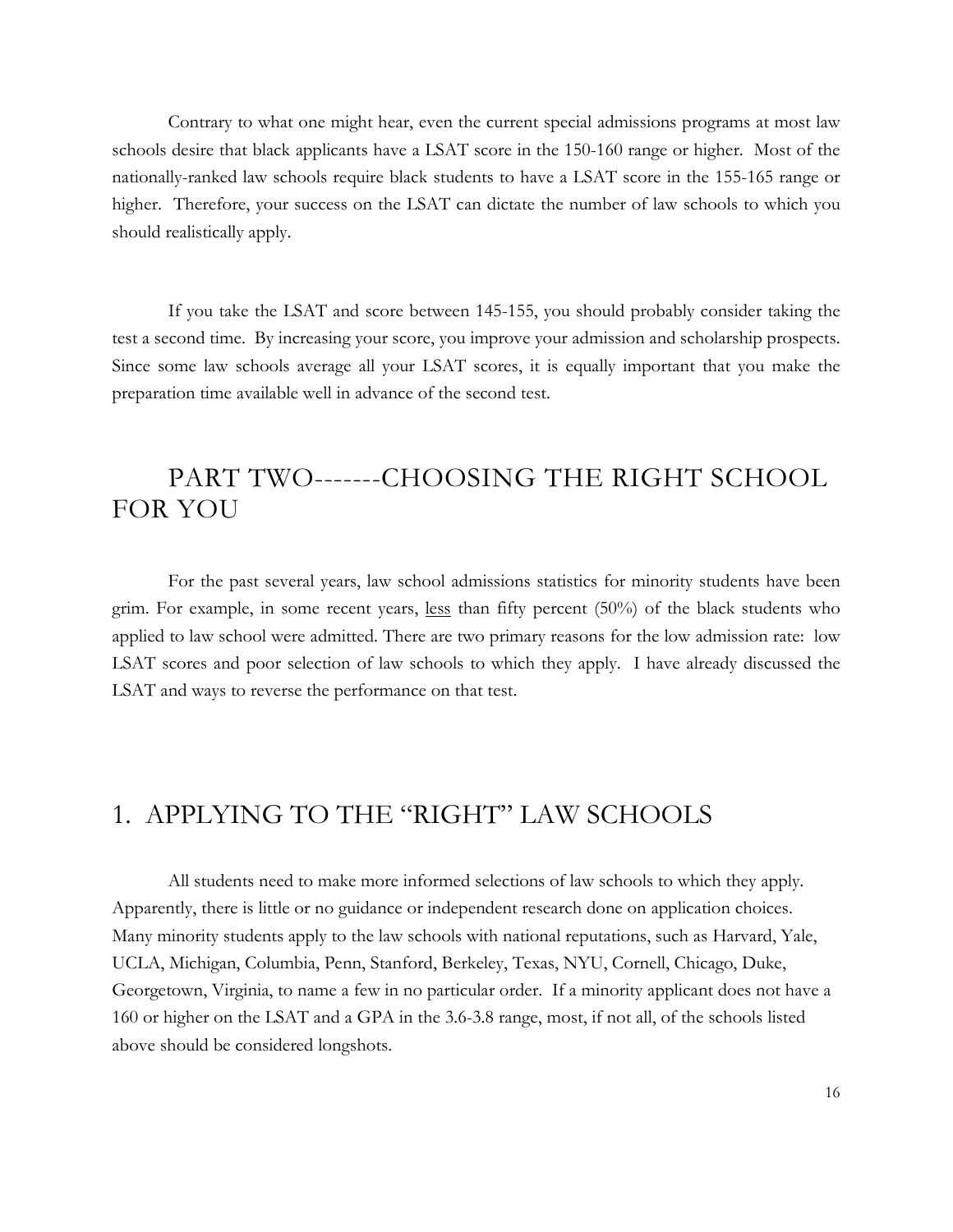You should not apply only to schools that are longshots. You should apply to a range of schools to ensure that you have several choices for law school. For example, when I applied to law school, I applied to UCLA, Stanford, Berkeley, Davis, Oregon, Washington University at St. Louis, Ohio State, Howard, and Georgetown. I wanted to attend law school in California, so I applied to several schools there. But, I applied to Howard and Georgetown because I was willing to live in Washington, D.C. I applied to Washington at St. Louis because my advisor told me I would probably gain admission there. I applied to Ohio State because my family is in Columbus, and my numerical profile exceeded the profile for applicants like myself to that law school. I applied to Oregon because Derrick Bell was then the Dean. Only UCLA, Stanford, Georgetown, and Berkeley were longshots for me. According to my research, I had a good chance to gain admission at all the other schools. Fortunately, I had several choices and selected UCLA.

I write all of the above by way of example and to make the point that you must apply to a range of schools. You must match and compare your numerical profile with the profiles of other applicants to the same law school. If your numbers are higher than the median profile, chances are good for admission. If your numbers are lower than the median profile of other applicants, your chances for admission are poor. If your numbers are about the same, then your letters of recommendation, course of study, personal statement, and other factors will likely influence the result.

Many schools keep track of numeric profiles of entering classes. Most probably will not report separate numbers for minority students because to do so might be seen as illegal. Thus, minority students must compete against other applicants' profiles. The best way to find that information is through the admissions office, or if you attend law day or LSAC forums, ask the representative.

### 2. OBTAINING INFORMATION ABOUT LAW SCHOOLS

At last count, there were approximately 205 ABA-approved law schools in the United States (see attached list). Some states such as California have many accredited law schools; other states have few ABA-approved schools. For example, in Alabama, there are only three: The University of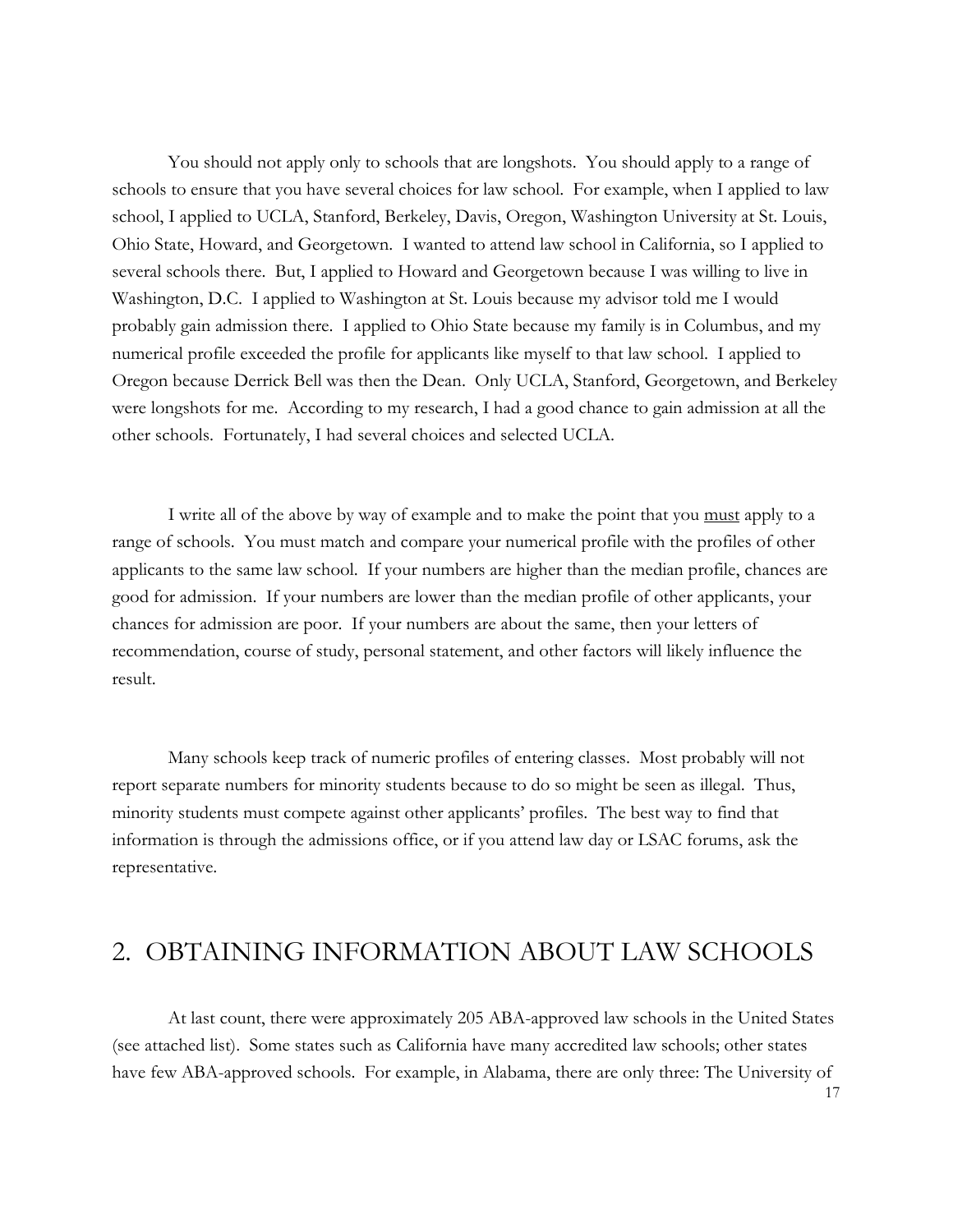Alabama School of Law, Cumberland School of Law at Samford University, and Jones School of Law at Faulkner University.

Many of the schools offer application fee waivers to some applicants. Most have catalogs available by late summer. It is your responsibility to evaluate the pool of law schools and to determine those to which you should apply. If you do not have time to research law schools before you graduate, then you should take time off after you graduate. Too often, students rush into decisions without good information.

There are many people who know about law schools. Some of them work at the law school on your campus. Some travel around the country to law days at your school. Some attend regional law school information forums sponsored by the LSAC. Some are pre-law advisors. In addition, there are many books available at your local libraries on law school, law study, and law skills. With so many ways to learn about law schools and law study, students who are motivated or who have good independent learning skills can access and evaluate such information.

After you research the law schools, you must ask evaluative questions about the schools. For example, it may be important that there are few women on the faculty, or that the student-run law review competition is based on first-year grades, or that half the minority students do not have permanent jobs before graduation, or that there are no academic support programs, or that attrition for black students is several times the rate for nonblack students, or that the bar passage rate for minority students is extremely poor. By asking such questions, you might determine that some of the schools on your list are not good for you. No one can ask such questions for you, and no one has as much at stake.

You should create your own list of top schools based on your numerical profile, your interests, and your environment preferences. Your list does not have to parallel other national rankings. I recommend that you identify schools that you would be glad or proud to attend. There are many schools that do not appear in the national rankings but that are excellent. Also, there are many administrators and teachers at schools around the country that are dedicated to increasing the success of minority law students. You must identify such people at the law schools that interest you.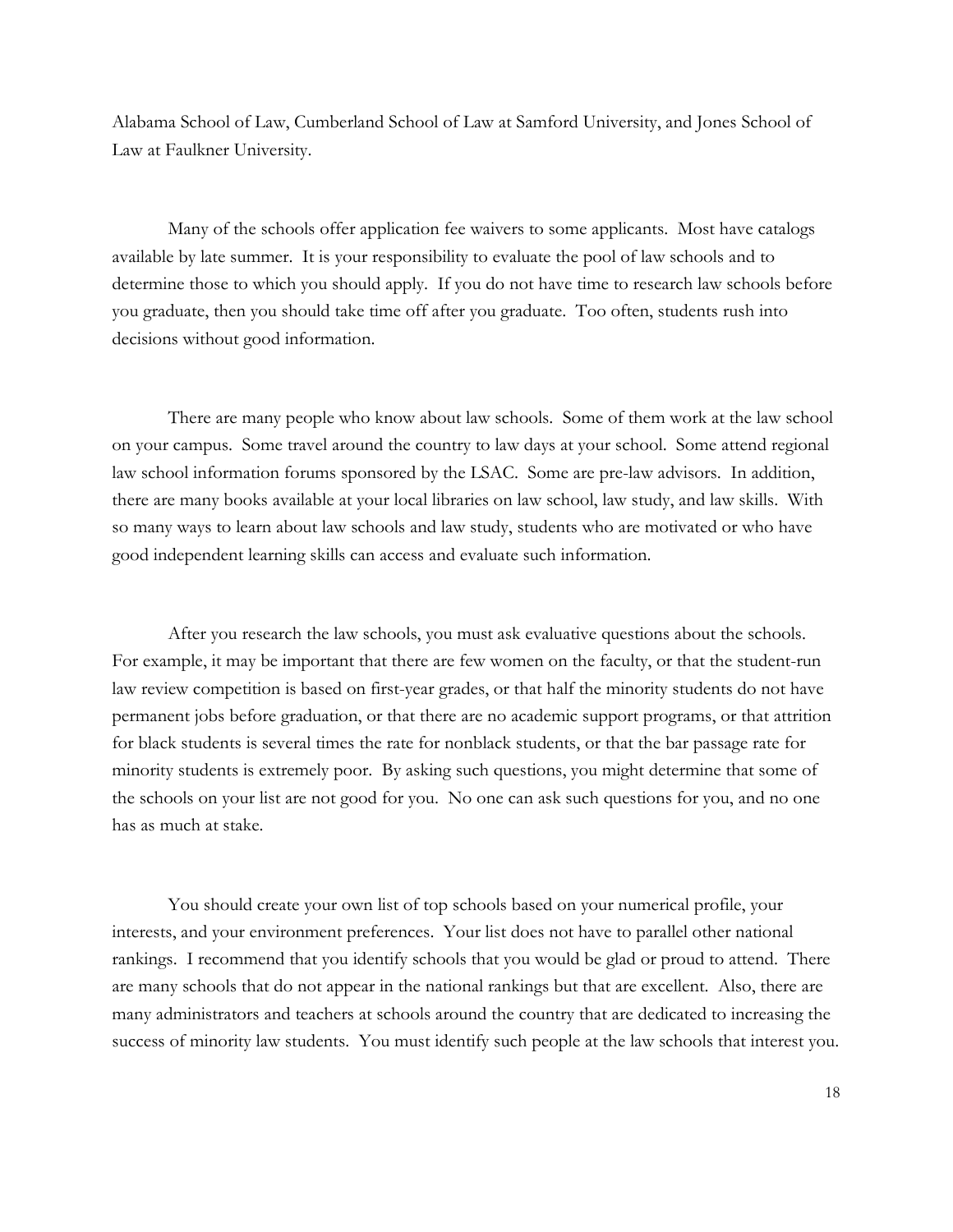For black students who would prefer to attend a predominantly black law school, Howard University, Texas Southern, North Carolina Central, Southern, and FAMU should be on your lists. Howard remains the most prominent predominantly black law school. It has a distinguished tradition and an ideal location. It also has a diverse, talented faculty. These are all mission schools; their aim is to train large numbers of under-represented minority students. There are other missiondriven schools with larger enrollments of Latinx students.

You can probably find several law schools in every state that provide excellent legal training. Those I have listed are only illustrative of my point that you must create your own list.

## 3. SUBMIT APPLICATIONS EARLY

Most law schools have applications available in August, and the deadline for submitting applications is early spring (between February and April). For some reason, many minority applicants submit their applications near the deadline. That is a mistake for several reasons. First, the applications that arrive first are processed first and probably receive the greatest level of review and evaluation. Second, if your numbers are above the median of other applicants, you will probably receive early admission. (Many schools begin admitting students in September or October.) In addition, if there are problems with your application, they can be corrected well in advance of the deadline. Also, it takes time for the law schools to process an application. As the deadline draws near, more applications arrive and admissions staff are overburdened. Therefore, there are several benefits to applying early and none to applying late.

a. To expedite your applications you might meet with your recommendation writers to provide them a chance to become reacquainted with your outstanding qualities. Provide them a resume and pre-addressed, stamped envelopes so all they have to do is write and mail the recommendation to the law schools. Follow up to ensure letters are sent in a timely manner. Many schools now receive recommendations as uploaded files. Make sure you recommendations arrive on time.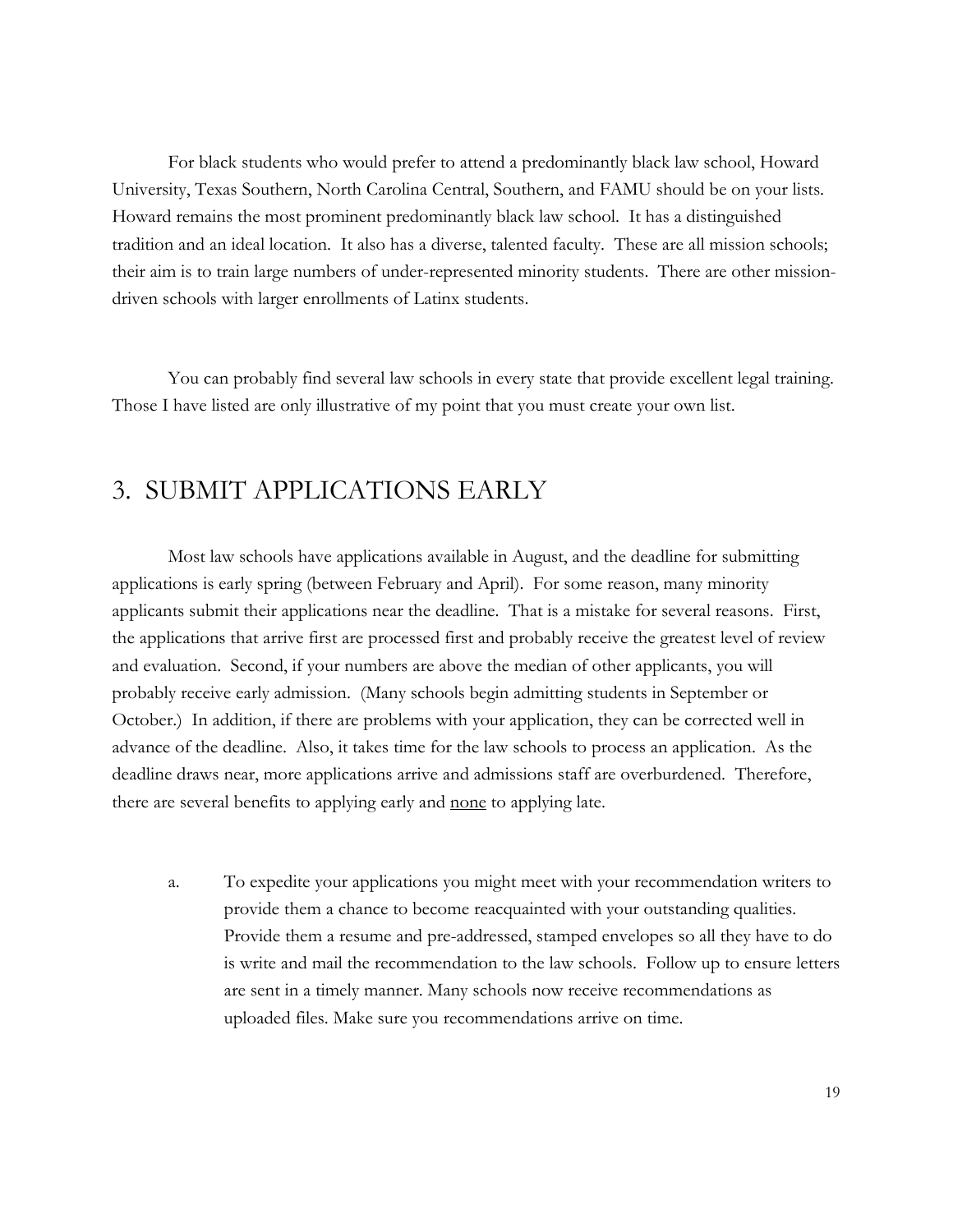- b. Follow the procedures outlined in the application for each law school. If you have questions or problems that you cannot answer, ask for help. Do not harass the admissions staff. Usually, someone is available to assist you in the admissions office by email, telephone, or on a drop-in basis.
- c. Spend sufficient time writing your personal statement to ensure that it is interesting, clear, and void of technical errors. You can write about anything, but you may benefit yourself by writing about your family background, academic experience, or reasons for going to law school. Your statement should distinguish you from other applicants.

# 4. CHOOSING WHICH LAW SCHOOL TO ATTEND

If you amass a good numerical profile and select which schools to apply to wisely, you should have several choices. My advice is to attend the "best" law school to which you are admitted and that you can afford to attend. I use the term "best" to mean the school you would most want to attend based on your needs and goals. For example, I chose UCLA because it offered the greatest opportunity for exposure to a diverse student body and a large legal community in a warm environment and climate. In addition, UCLA was one of the least expensive law schools in the country, even for a nonresident. It was also ranked as one of the top 25 law schools in the country. You may have different needs, and you should try to articulate them as you decide where to attend law school.

#### A. CURRICULUM

Some schools are known for special curricular programs, such as Entertainment Law, International Law, Public Interest Law, or Clinical Education. Most catalogs describe in detail such unique programs. Some schools are also known for their student journals or law reviews. Still, other schools are known for on-the-job training programs during law school and job placement after graduation. Any of the above programs might influence your decision to select one school over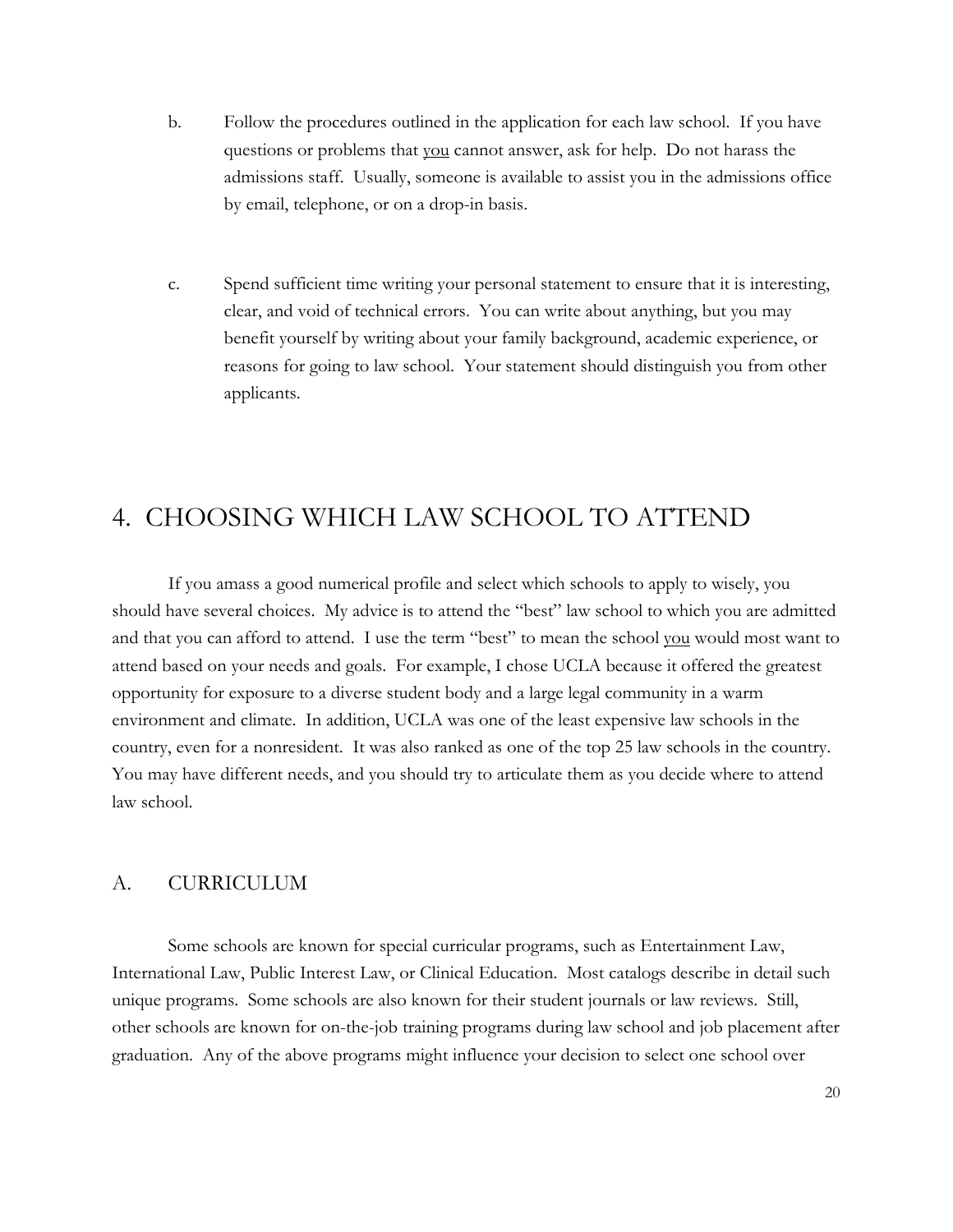another. You might try to visit some of your choices while they are in session and to meet some of the students and faculty.

#### B. LOCATION

Most law schools offer comprehensive course offerings. Therefore, many students go to law school in one state but practice in another. It is rare for a law graduate to be limited to one region, and it is often for reasons other than where the person went to school. For example, my law school roommate returned to the Midwest, then worked in D.C., and currently practices in New York.

Other friends from UCLA went to Chicago, Boston, New York, Atlanta, Miami, Seattle, and Dallas to practice. There may be other reasons to go to law school in the state you plan to practice, such as summer jobs and general networking, but I do not think that you should limit yourself to one state or region.

### C. FINANCING LAW SCHOOL

It is your responsibility to develop a plan to finance your legal education. Most law schools give scholarships and some scholarships that cover a substantial portion of a student's costs. While you await admissions decisions, you should also complete financial aid applications and obtain information about other sources of public and private funding. There are state and federal financial aid programs and many private organizations that provide monies for legal education for blacks, other minorities, and women. For example, the ABA Legal Opportunity Scholarship Fund will award 20 annual \$5,000 scholarships to recipients who attend ABA-accredited law schools. You can find a downloadable application at www.abanet.org/f<sub>1</sub>. The application deadline is March 1<sup>st</sup>. The NAACP now offers the Marshall/Motley scholarship. The National Bar Association and the Hispanic National Bar Association may have scholarships available as well. You might also contact AccessLex for potential law school scholarship opportunities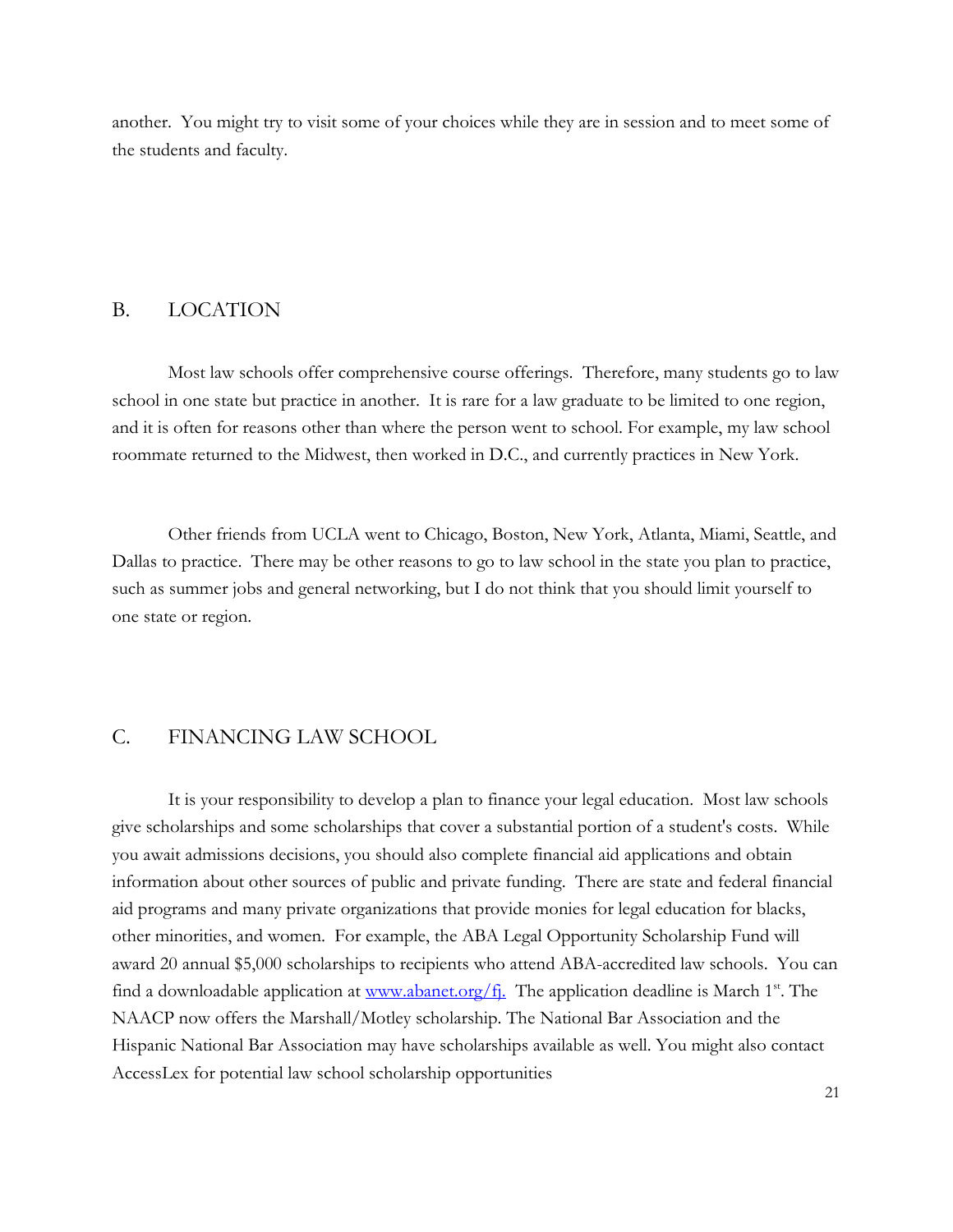Read your law school catalogs closely, and ask prelaw advisors and admissions counselors about other possible sources of money. If your numerical profile is high enough, many schools will eventually offer you some form of financial aid.

- 1. State and federal loan programs are probably the best source of funding for law school. Your legal education is an investment in your future earning potential, so some debt is worth incurring. However, it is easy to borrow the maximum amount allowable each year and to amass huge loan balances. Loans are rarely forgiven. Before you borrow too much, think about how you will be able to pay the loans back.
- 2. The Council on Legal Education Opportunity (CLEO) sponsors several annual Regional Summer Institutes. CLEO participants undergo six weeks of intensive study of legal method, including legal analysis, research, and writing. Many participants receive assistance in law school placement. Also, graduates of the Institutes receive financial stipends when they matriculate to law school.

CLEO is especially designed for students from educationally and economically disadvantaged backgrounds. You can write to CLEO for information at:

> Council on Legal Education Opportunity 740 15th Street, N.W., 7th Floor Washington, D.C. 20005 (202) 662-8630 or toll free (866) 886-4343 *CLEO Scholars.com*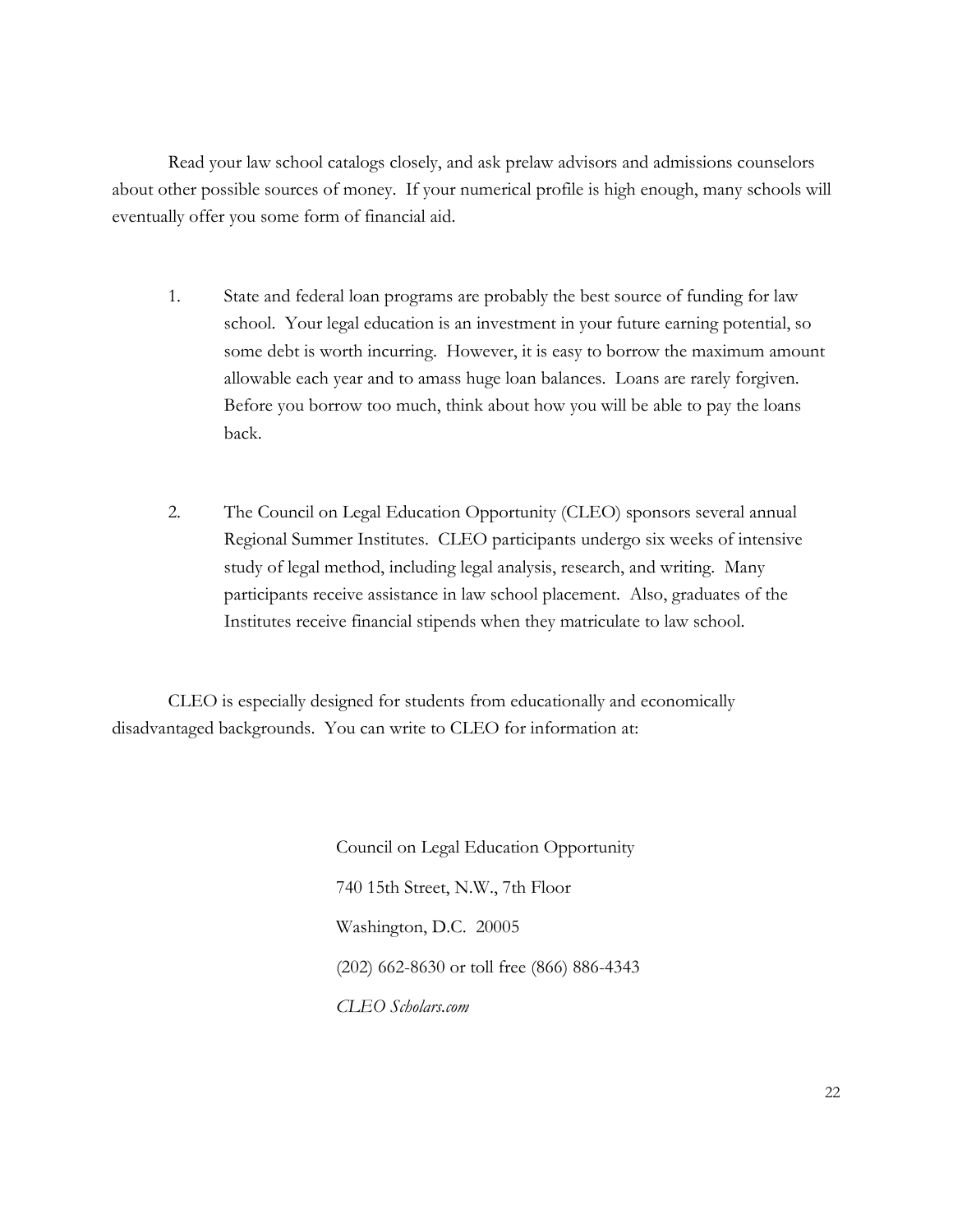3. Most law schools discourage first-year students from working, and the ABA prohibits students enrolled at ABA-approved schools from working more than 20 hours during a semester. Again, if you must take time off to save money for law school, you would probably perform better when you start. Many second- and thirdyear students work part-time. Some work for law firms. Others work on campus as research or teaching assistants. Part-time work during school and summer employment can help defray some of your law school expenses.

### D. WHAT SHOULD YOU DO DURING THE SUMMER BEFORE LAW SCHOOL?

There are many valuable activities that you might undertake before you matriculate to law school. For example, you might try to travel, or you might work for a law firm. You might attend a summer law program. Whatever you do, I would recommend that you begin reading as much as you can about law school and law study. There are so many good books that have been written about law school and what you can expect from your professors and classmates. Other authors have written about the legal education process, including how to prepare for law examinations or to interview for law jobs. Still others have written about their personal approaches to law school. Hundreds of thousands of people have successfully completed law school, and a good number have written about their success. You can gain great insights from reading about the experiences of former law students.

The best book I have read about law study is *Introduction to the Study and Practice of Law* by Kenney Hegland. Professor Hegland, a former law school dean, writes about the relationship between what lawyers do and what law students do. Now in its  $7<sup>th</sup>$  edition, the book discusses why law students read appellate cases and how a student can learn lawyering skills by reading cases. He also writes about the trial process and how lawyers argue and distinguish cases. Part two of the book focuses on law school skills, including studying, notetaking, case briefing, outlining, legal writing, appellate advocacy, and writing law school exams. Part three discusses the different experiences of law students, career choices, and includes an interesting section where lawyers write about their jobs. I highly recommend Hegland's book. I use it with my students regularly.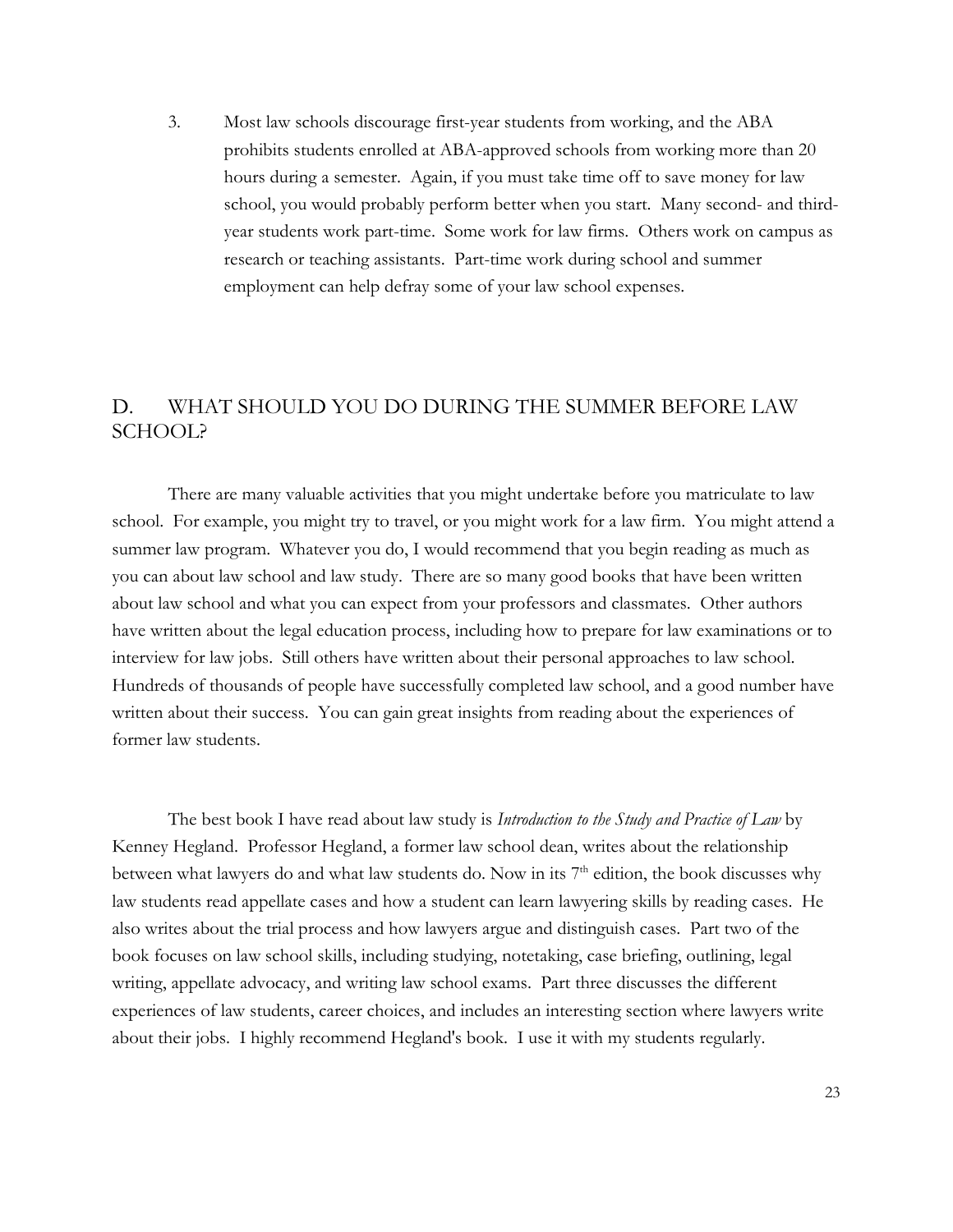Another very interesting book is *Slaying the Law School Dragon* by George Roth. Roth offers the new law student his approach to law school. He makes very specific suggestions on what you should do during the period just before you start law school. For example, he suggests that you move to your new city or community and learn it. Learn where you will eat, do laundry, entertain, study, etc. He also suggests that you find the local courthouse. He recommends that you learn your way around the law library and that you find hornbooks on each first-year subject.

Roth suggests that you can begin to learn principles of law well before you enter your first class. Roth also provides suggestions for reading and briefing cases and preparing for exams.

Another valuable book is *What Every Law Student Really Needs to Know* by Tracey George and Suzanna Sherry, a rigorous discussion of legal analysis and lawyering skills that each student must develop.

There are many other books you might read to prepare for your legal education. Below, I have listed a few books that I have read that contain useful information about law study, law school, and law careers. Some of those listed are books on legal reasoning, philosophy, and the structure of the legal system.

### *SUGGESTED ADDITIONAL PRE-LAW READINGS*

HOW TO MAKE IT THROUGH LAW SCHOOL

Davis, J. P.

THE COMPLETE LAW SCHOOL COMPANION

Deaver, Jeff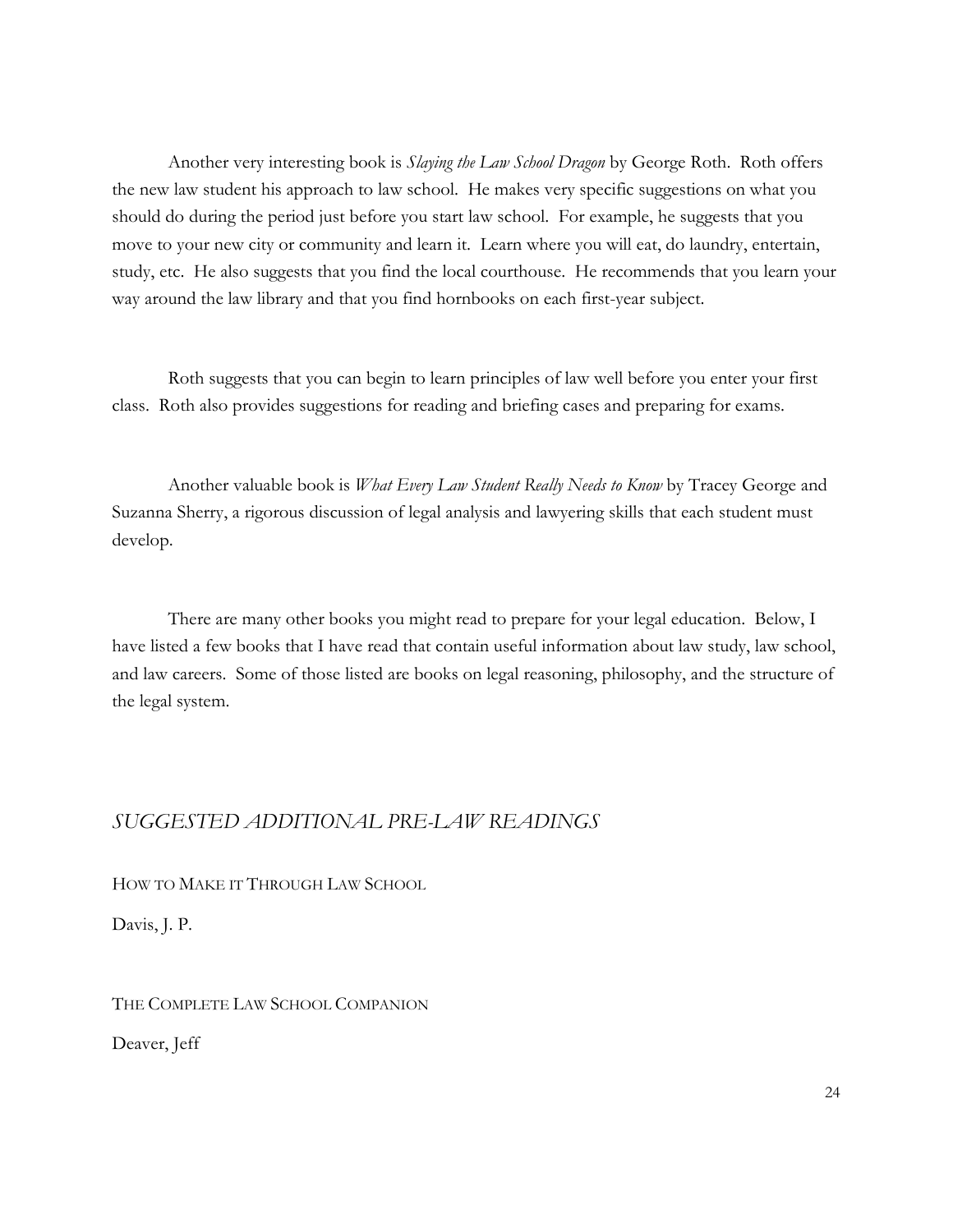BECOMING A LAWYER

Dvorkin, E., Himmelstein, J., and Lesnick, H.

GOING TO LAW SCHOOL

Ehrlich, T., and Hazard, Jr., G.

LAW SCHOOL ORIENTATION

Makdisi, John

READING SKILLS FOR LAW STUDENTS

Mayfield, Craig

HOW TO SUCCEED IN LAW SCHOOL

Siegel, Brian

I wanted to write this essay to assist prospective students with law school preparation and the application process. My hope is that one day more minority and underrepresented students will be admitted to law school in larger numbers. That will happen when those students prepare better for the LSAT and apply to the right law schools.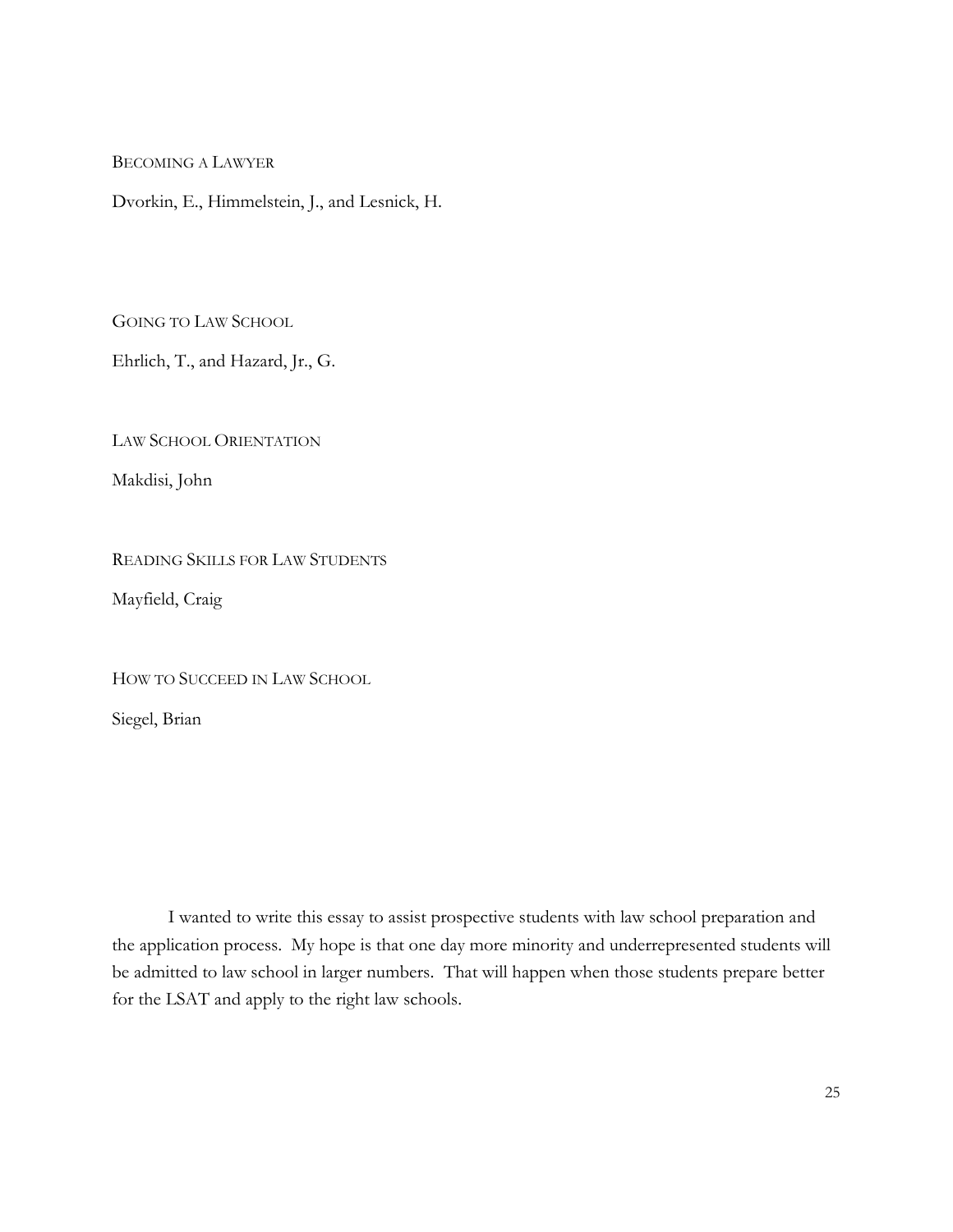Good luck!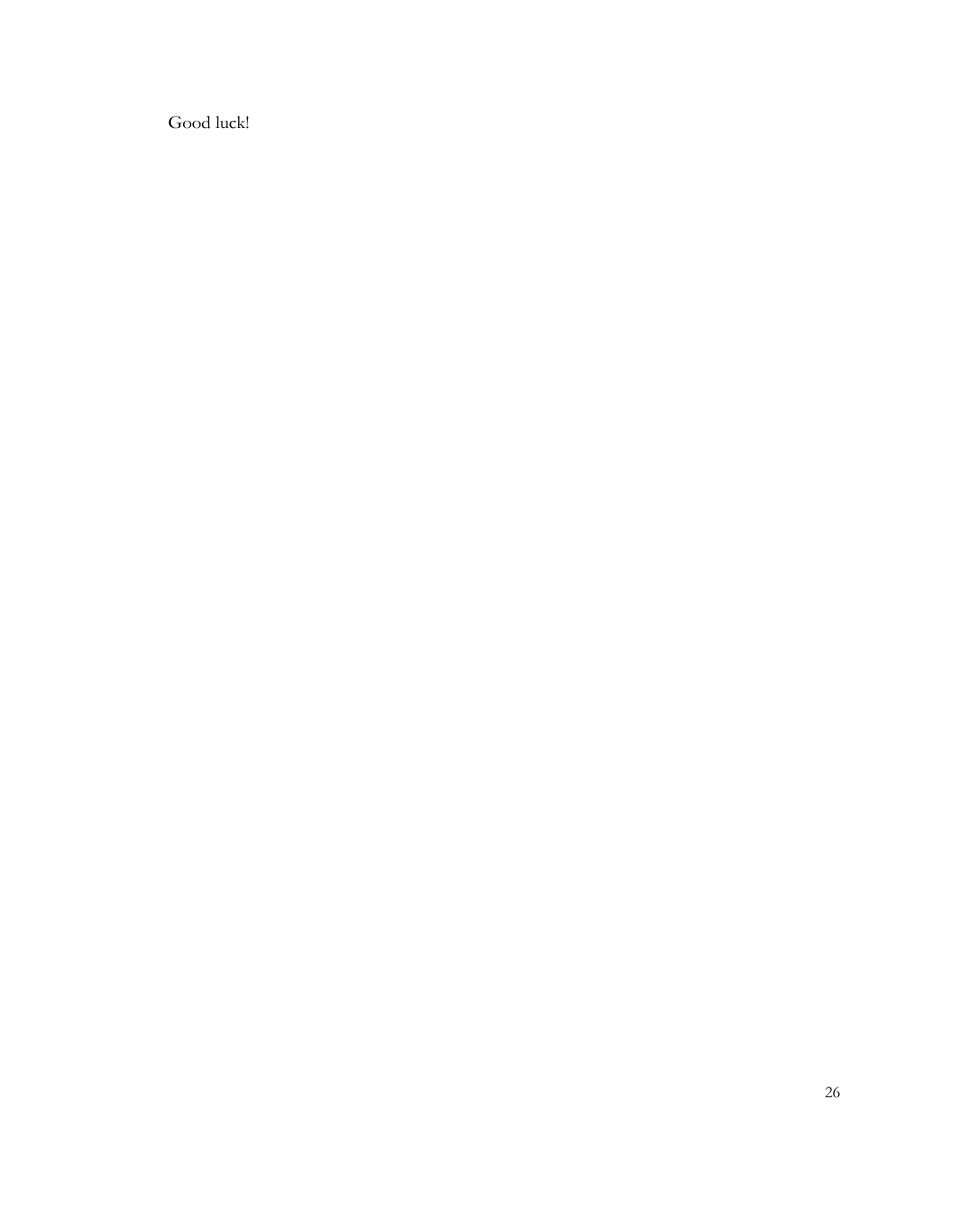# E. U.S. LAW SCHOOLS

(ABA Approved) (for updates visit the link to law schools at www.lsac.org.)

| <b>ALABAMA</b>                        | Angeles                            |
|---------------------------------------|------------------------------------|
| The University of Alabama             | California Western                 |
| Cumberland School of Law of           | Chapman                            |
| Samford University                    | Golden Gate University             |
| Jones School of Law of Faulkner       | Loyola                             |
| University                            | University of the Pacific-McGeorge |
|                                       | LaVerne                            |
| <b>ARIZONA</b>                        | Pepperdine University              |
| University of Arizona                 | University of San Diego            |
| Arizona State University              | University of San Francisco        |
| Arizona Summit                        | Santa Clara University             |
|                                       | University of Southern California  |
| <b>ARKANSAS</b>                       | Southwestern University            |
| University of Arkansas-Fayetteville   | Stanford University                |
| University of Arkansas at Little Rock | Thomas Jefferson                   |
|                                       | Western State                      |
| <b>CALIFORNIA</b>                     | Whittier College                   |
| University of California at Berkeley  |                                    |
| University of California at Davis     | COLORADO                           |
| University of California-Hastings     | University of Colorado             |
| University of California at Irvine    | University of Denver               |
| University of California at Los       | CONNECTICUT                        |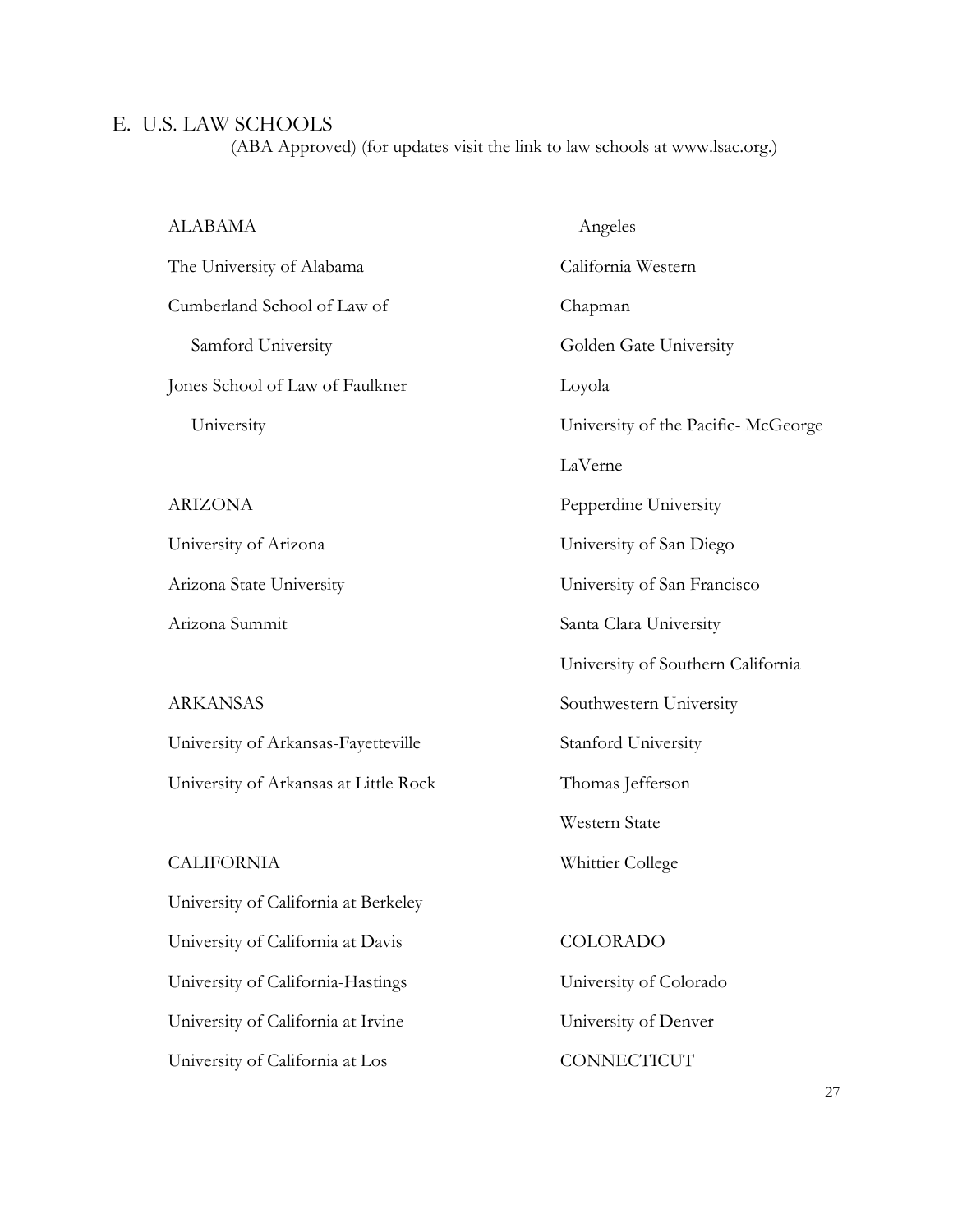University of Connecticut Quinnipiac College Yale University

DELAWARE Widener University School of Law

DISTRICT OF COLUMBIA

American University-Washington Catholic University of America University of the District of Columbia Georgetown University George Washington University Howard University

FLORIDA

University of Florida Florida A&M University College of Law Florida Coastal Florida State University University of Miami Nova Southeastern University St. Thomas University

Stetson University Barry Florida International Ave Maria School of Law

**GEORGIA** 

Emory University University of Georgia Georgia State University Mercer University Atlanta's John Marshall Law School

HAWAII University of Hawaii

IDAHO University of Idaho

ILLINOIS University of Chicago Illinois Institute of Technology Chicago-Kent DePaul University University of Illinois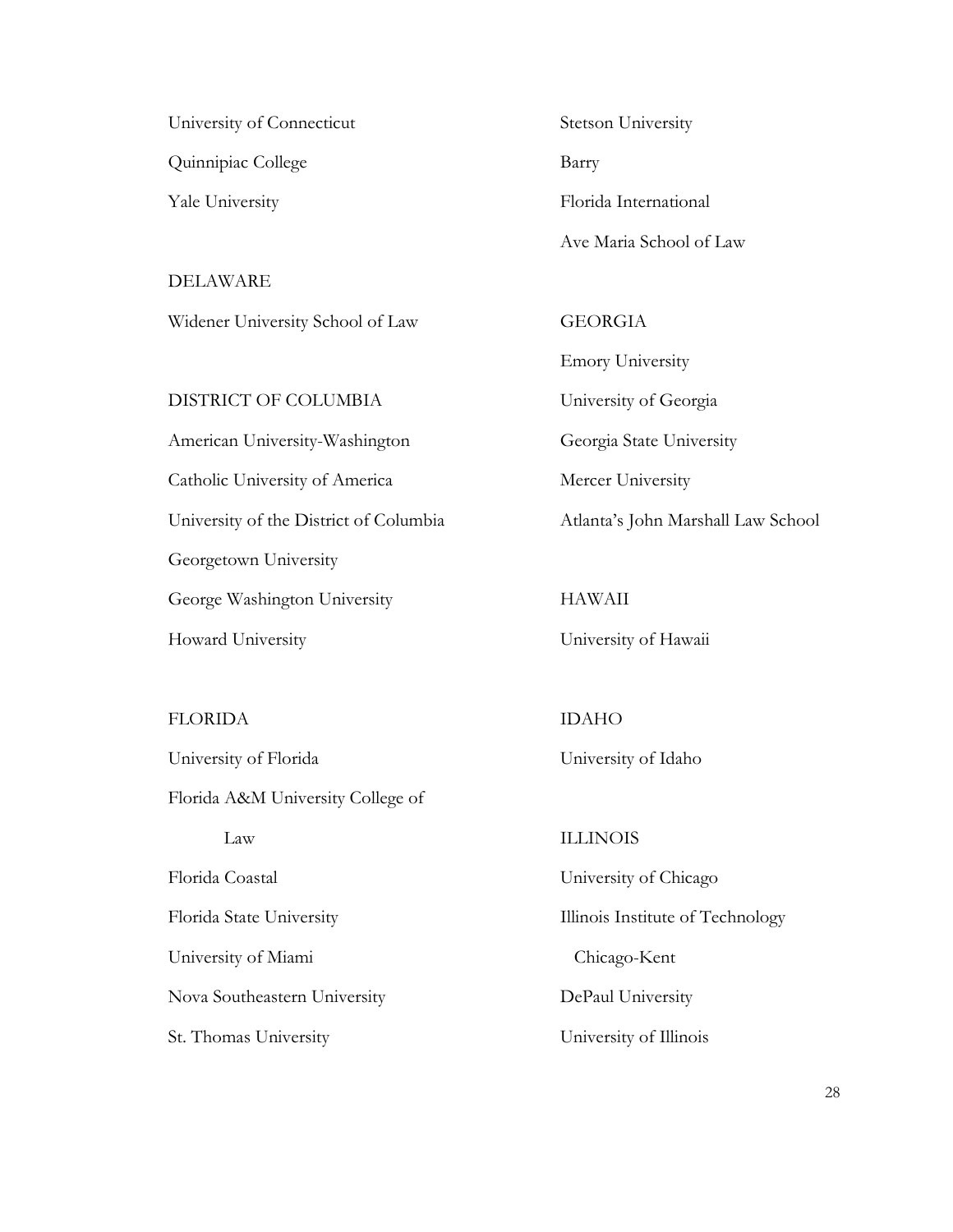John Marshall Loyola University Northern Illinois University Northwestern University Southern Illinois University

INDIANA

Indiana University-Bloomington Indiana University Notre Dame Law School Valparaiso University

IOWA Drake University University of Iowa

KANSAS University of Kansas Washburn University

KENTUCKY University of Kentucky University of Louisville-Brandeis Northern Kentucky University

LOUISIANA

Louisiana State University Loyola University-New Orleans Southern University Tulane University

MAINE University of Maine

MARYLAND University of Baltimore University of Maryland

MASSACHUSETTS

Boston College

Boston University

Harvard University

New England School of Law

Northeastern University

Suffolk University

Western New England College

University of Massachusetts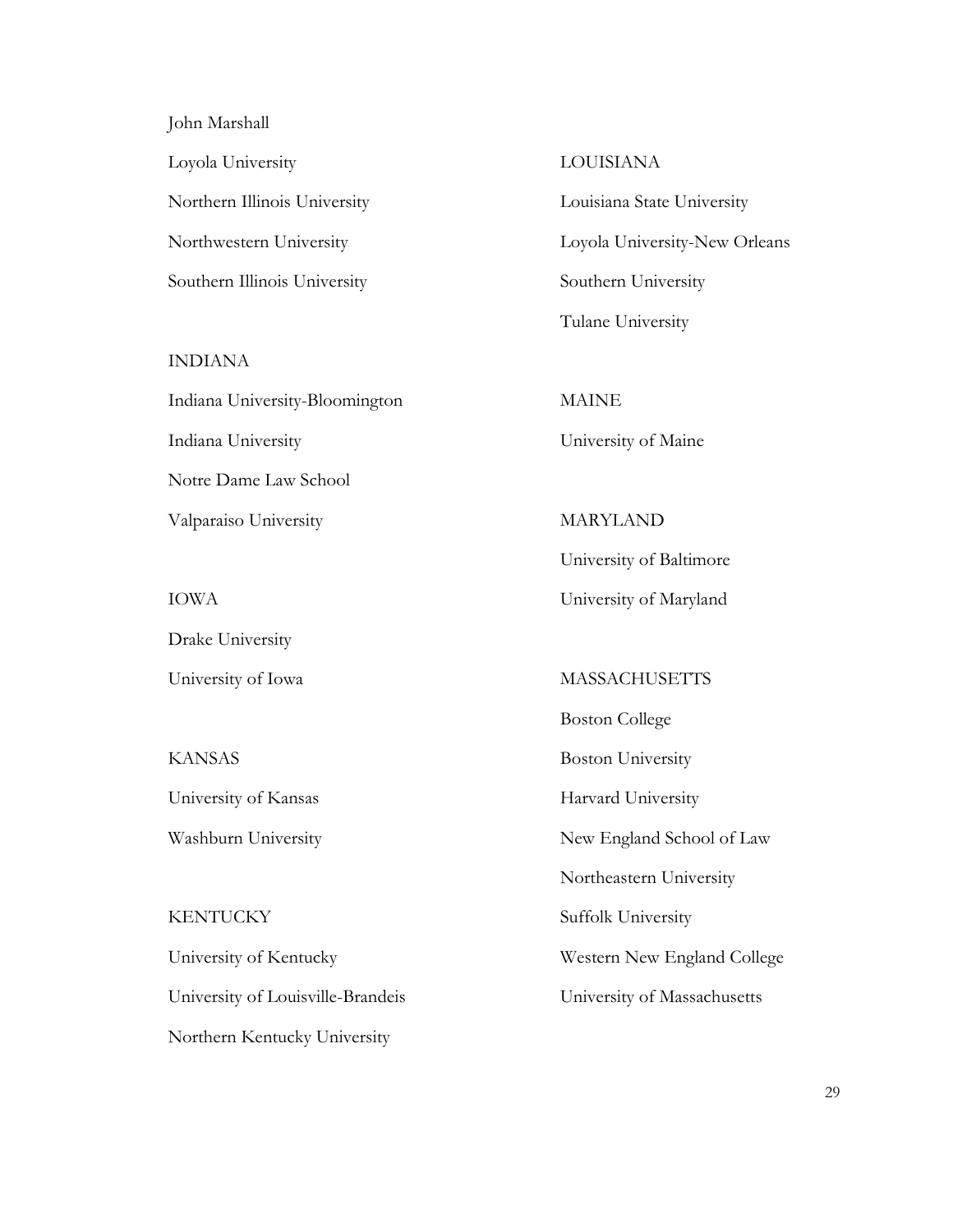#### MICHIGAN

University of Detroit-Mercy Michigan State-East Lansing College of Law University of Michigan Thomas M. Cooley Law School Wayne State University

#### **MINNESOTA**

University of Minnesota Hamline Mitchell College of Law St. Thomas

**MISSISSIPPI** University of Mississippi Mississippi College School of Law

MISSOURI University of Missouri-Columbia University of Missouri-Kansas City Saint Louis University Washington University

**MONTANA** 

University of Montana

NEBRASKA Creighton University University of Nebraska

NEVADA Nevada-Las Vegas

NEW HAMPSHIRE University of New Hampshire

NEW JERSEY Rutgers-State University-Camden Rutgers-State University-Newark Seton Hall University

NEW MEXICO University of New Mexico

NEW YORK Albany Law School Brooklyn Law School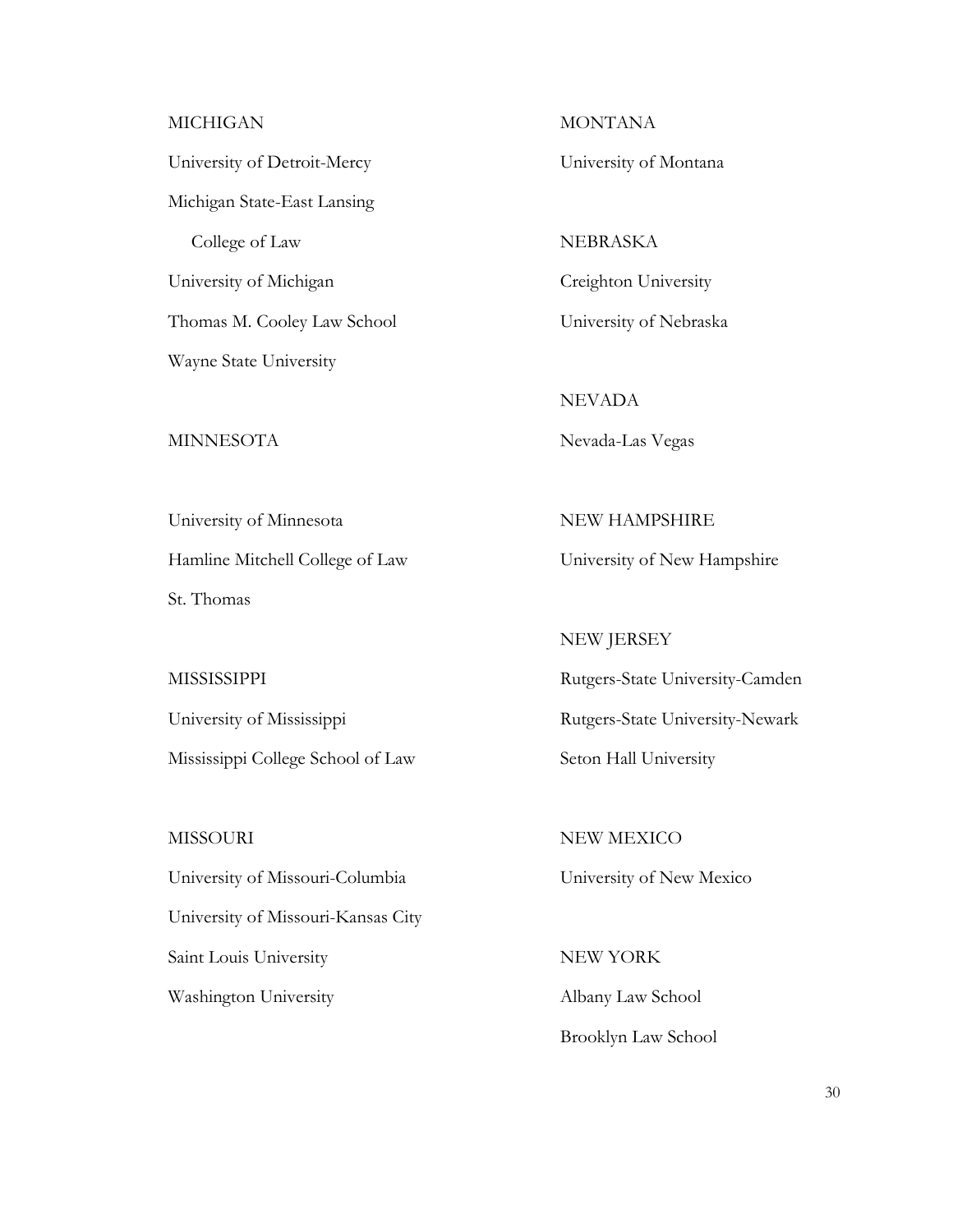| Cardozo School of Law-Yeshiva        |
|--------------------------------------|
| Columbia University                  |
| Cornell University                   |
| Fordham University                   |
| Hofstra University                   |
| City University of New York-Queens   |
| State University of New York-Buffalo |
| New York Law School                  |
| New York University                  |
| Pace University                      |
| St. John's University                |
| Syracuse University                  |
| Touro College                        |

### NORTH CAROLINA

Campbell University Norman Adrian Wiggins School of Law Charlotte School of Law Duke University Elon University School of Law University of North Carolina North Carolina-Central University Wake Forest University

NORTH DAKOTA University of North Dakota

OHIO University of Akron Capital University Case Western Reserve University University of Cincinnati Cleveland State University University of Dayton Ohio Northern University Ohio State University University of Toledo

#### **OKLAHOMA**

University of Oklahoma Oklahoma City University University of Tulsa

### **OREGON**

Lewis and Clark Law School University of Oregon Willamette University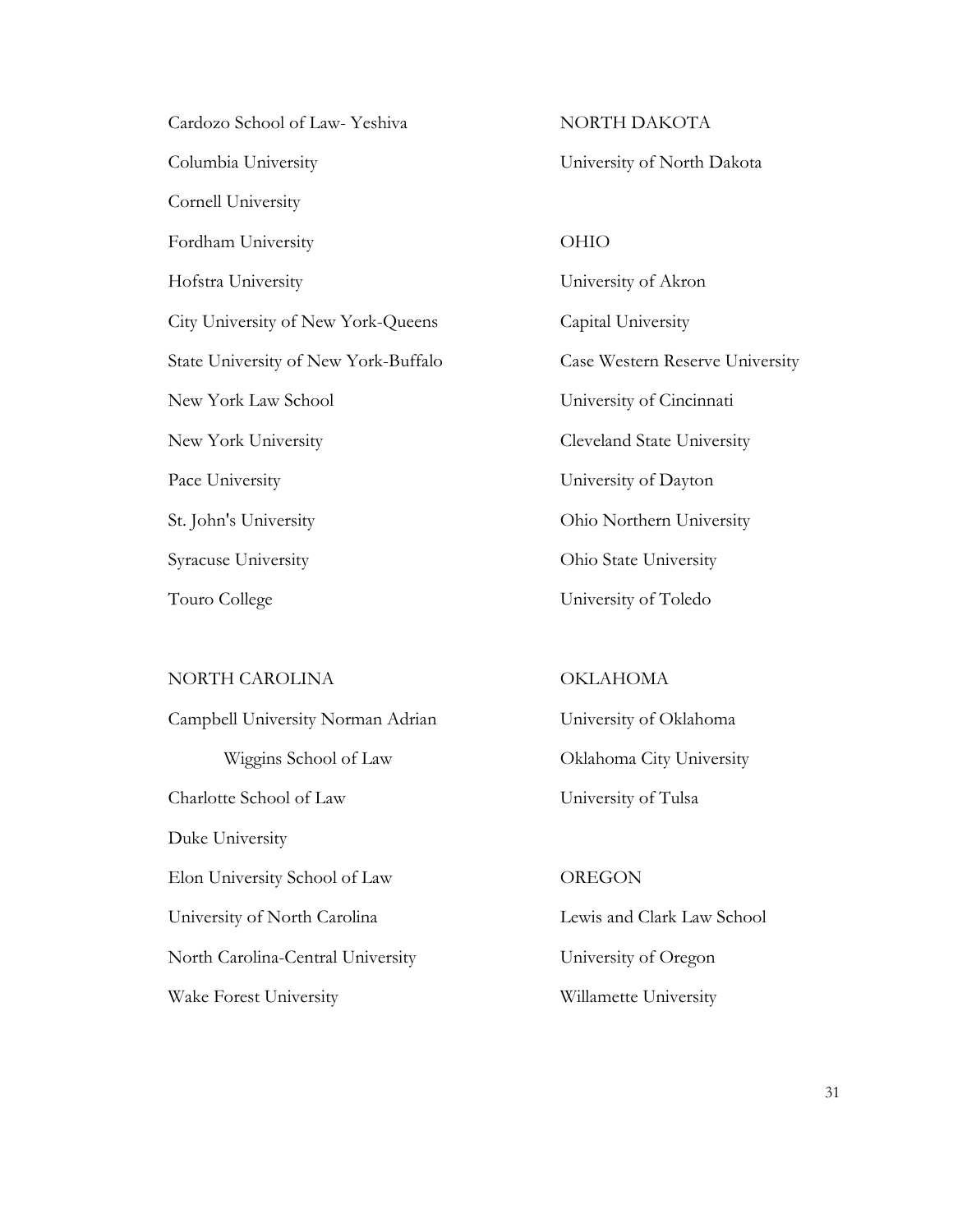### PENNSYLVANIA

Penn State-Dickinson School of Law Pennsylvania State- Penn State Duquesne University University of Pennsylvania University of Pittsburgh Temple University Villanova University Widener-Harrisburg Drexel University Earle Mack School of Law

PUERTO RICO

Inter-American Pontifical Catholic Puerto Rico

RHODE ISLAND

Roger Williams

SOUTH CAROLINA

University of South Carolina

Charleston School of Law

SOUTH DAKOTA

University of South Dakota

**TENNESSEE** 

Belmont University Lincoln Memorial University of Memphis University of Tennessee Vanderbilt University

TEXAS

Baylor University University of Houston St. Mary's University School of Law Southern Methodist University South Texas College of Law University of Texas Texas Southern University Texas Tech University Texas A&M

UTAH Brigham Young University